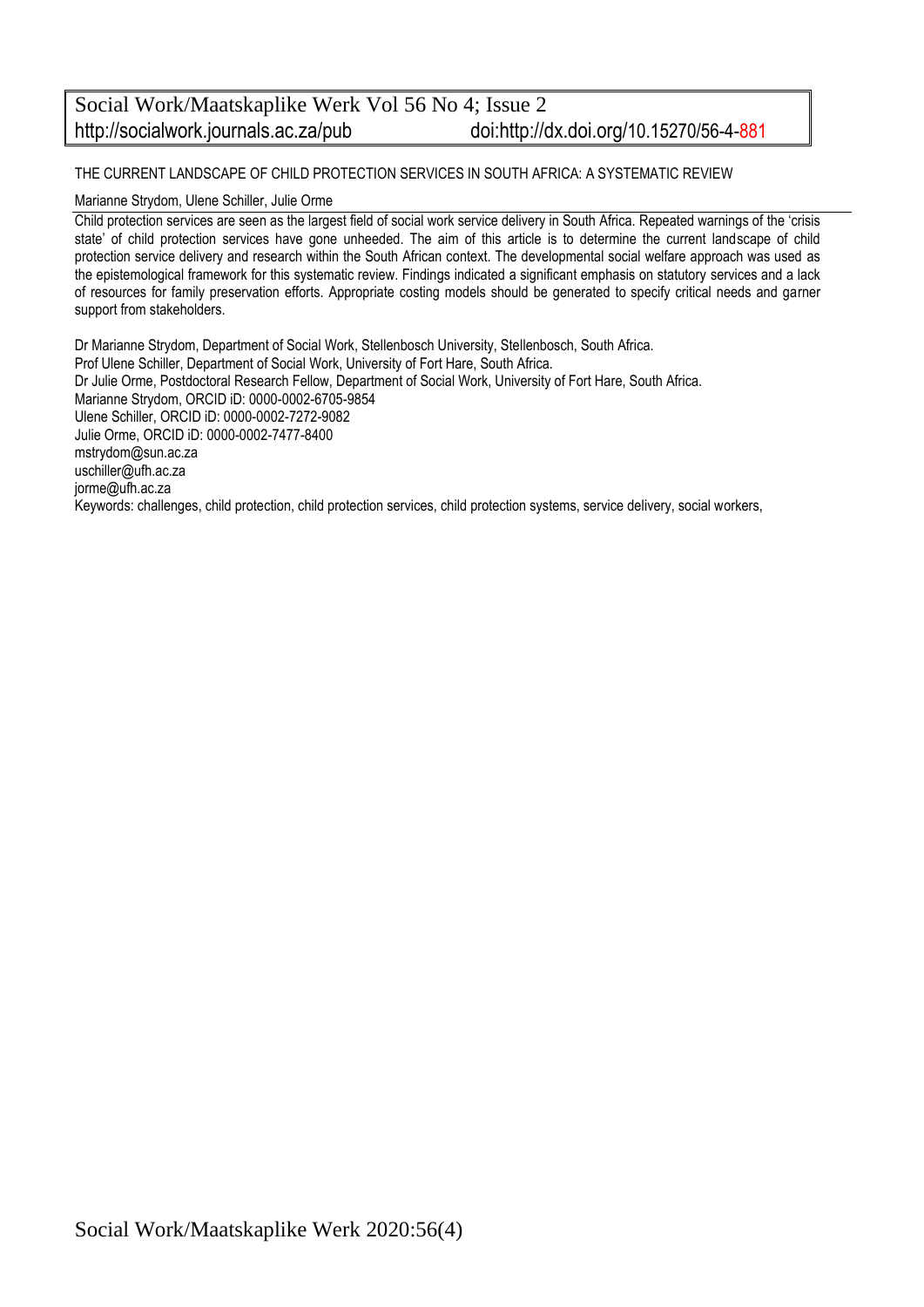# **THE CURRENT LANDSCAPE OF CHILD PROTECTION SERVICES IN SOUTH AFRICA: A SYSTEMATIC REVIEW**

## **Marianne Strydom, Ulene Schiller, Julie Orme**

*Dr Marianne Strydom, Department of Social Work, Stellenbosch University, Stellenbosch, South Africa.*

*Prof Ulene Schiller, Department of Social Work, University of Fort Hare, South Africa. Dr Julie Orme, Postdoctoral Research Fellow, Department of Social Work, University of Fort Hare, South Africa.*

## **INTRODUCTION**

Childhood violence and neglect are issues of serious concern that are frequently overlooked because, unfortunately, the hard facts and realities of life for vulnerable children have become far too commonplace. Around the world approximately three out of four children between the ages of 2 and 4 (300 million in total) are violently disciplined by caregivers regularly. Another 15 million adolescent girls, ages 15-19, have been sexually assaulted (UNICEF, 2017).

The statistics on violence against children in South Africa are just as staggering and demonstrate the need for an urgent response from the government, non-profit organisations, higher educational institutions and specifically the child protection system. According to the reputable Optimus Study, one in four children experiences some form of maltreatment (physical, sexual, emotional or neglect) during their childhood (Artz, Burton, Ward, Leoschut, Phyfer, Loyd & Le Mottee, 2016). Alarmingly, the study reports one in three children experiences some type of sexual abuse before reaching age 18 (Artz et al., 2016). The child homicide rate at 5.5 children per 100,000 child deaths in South Africa is twice as high as the global estimate and almost half of these homicides involved previous abuse (Mathews, Abrahams, Jewkes, Martin, & Lombard, 2013). While high rates of violence against children are considered "a daily reality" in South Africa (UNICEF, 2017a), efforts to combat violence in our homes, schools and communities demand critical analysis and immediate interventions. Child maltreatment impedes the nation's ability to uphold its commitment to children's rights and to ensure healthy socioeconomic development within the country.

Taking these realities into consideration, this paper seeks to unveil the current landscape of child protection services and research that was conducted by reviewing research that has been published in the past ten years and peer reviewed within this domain of practice.

## **CHILD PROTECTION SYSTEMS**

Child protection systems have been defined as "certain formal and informal structures, functions and capacities that have been assembled to prevent and respond to violence, abuse, neglect, and exploitation of children" (UNICEF, UNHCR, Save The Children, & World Vision, 2012: 3). There are different typologies of child protection systems around the world and varying approaches to ensuring the safety of children. Some possible typologies have been outlined as the following: punitive, moral instruction/rescue, welfare, communal harmony, child protection, family support, and rights-based child focused orientation (UNICEF et al., 2012: 6-7).

A punitive approach focuses on protecting the larger society from children who are viewed as potential risks to others. The moral instruction/rescue typology emphasizes the need to save children who are at risk of moral corruption as a result of poor parental care. The welfare typology views systemic deprivation of children through inadequate structures and policies contributing to the overall wellbeing or distress of children. The communal harmony approach prioritises communal and social harmony when children suffer maltreatment and focuses on maintaining relations within the family and community. The child protection typology uses legislation and statutory pressure to shield children from maltreatment. A family support approach to child protection aims to support families using harm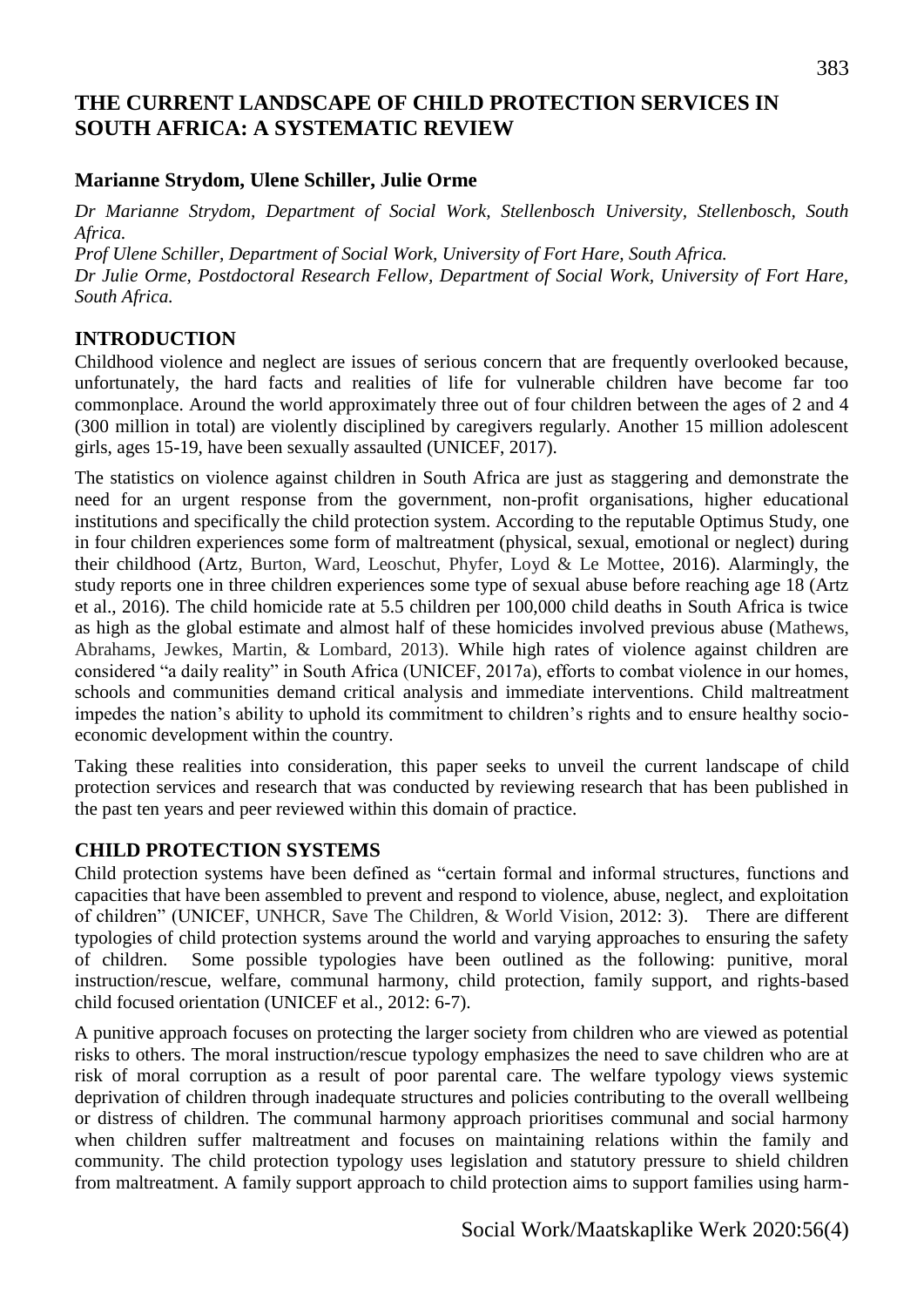reduction interventions. The rights-based child-focused orientation emphasizes the rights of the individual child to protection and aims to help others in protecting the child's rights.

South Africa's legislation and policy on child protection focuses on a welfare typology that addresses poverty and aims to redress the injustices propagated by the punitive welfare system in place during the apartheid years affecting the majority (Taylor & Triegaardt, 2018). With a history of colonialism and subjugation for the majority of South Africans during apartheid, a new approach to welfare was constructed after the apartheid era (Patel, 2015). Undergirded by tenets from the theory of social development, developmental social welfare (DSW) was promoted as the ideal strategy for obtaining social justice for the masses (Taylor & Triegaardt, 2018). Developmental social welfare has been described as a welfare system comprised of the following themes: "a rights-based approach, social and economic development, democracy and participation, a pluralist approach, and bridging the micro and macro divide" (Taylor & Triegaardt, 2018: 66).

However, in terms of child protection service delivery, South Africa often follows a child protection typology that focuses strongly on legislation and statutory pressure to shield children from maltreatment.

# **CHILD PROTECTION SERVICES IN SOUTH AFRICA**

In post-apartheid South Africa the child protection system has experienced shifting transformations with the introduction of new policies and attempts to adapt a Western model of intervention (Schmid, 2012). The White Paper for Social Welfare of 1997 presented a paradigm shift for the nation which aimed at addressing the numerous societal inequities created by the system of apartheid. The document delineated a developmental social welfare (DSW) approach which was presented to ensure service delivery to previously marginalised groups. The integrated service delivery model (ISDM) was developed to ensure the implementation of the White Paper of 1997 and the DSW approach (Department of Social Development, 2006). In line with the DSW approach, the ISDM identified the levels of service delivery emphasising that services should focus on prevention services, early intervention services, statutory services as well as re-integration and aftercare services. However, the implementation of the DSW approach has been criticised by scholars and practitioners alike, as a high demand for casework-oriented services with limited available resources constrains a focus on prevention efforts and developmental interventions (Lombard, 2008; Schmid, 2012). Studies have repeatedly demonstrated that social workers are currently experiencing far too many challenges to enable them to focus more on preventative interventions and thus the paradigm shift towards a developmental approach has not been realised (Ndonga, 2014; Strydom 2010; Van Huyssteen & Strydom, 2016).

To address some of the historical challenges experienced during the apartheid regime and under the previous South Africa, Child Care Act (74 of 1983), where the focus of services was more residual and institutional than following a DSW approach, the new Children's Act (Act 38 of 2005 as amended) was adopted to enhance measures to protect all children in South Africa from abuse and neglect (Republic of South Africa, 2005). Considered as a landmark piece of legislation, the Children's Act lays the groundwork for enhancing child protection measures and combating violence against children, including increasing support of government entities. It is the task of the Department of Social Development (DSD) to address all levels of services that include prevention, early intervention, statutory and aftercare services in child welfare (Van Niekerk & Matthais, 2019). Subsidised by the Department of Social Development, non-profit organisations collaborate with the government to provide statutory services around the country.

However, these non-profit organisations (NGOs) are under-resourced and overwhelmed because of a high prevalence of child abuse and neglect in the country (Van Niekerk & Matthias, 2019). Schmid (2012) identified several trends in child welfare in South Africa in the years 2000 to 2010 that indicated an overburdened NGO system. Following a qualitative research study, some of the themes that

#### 384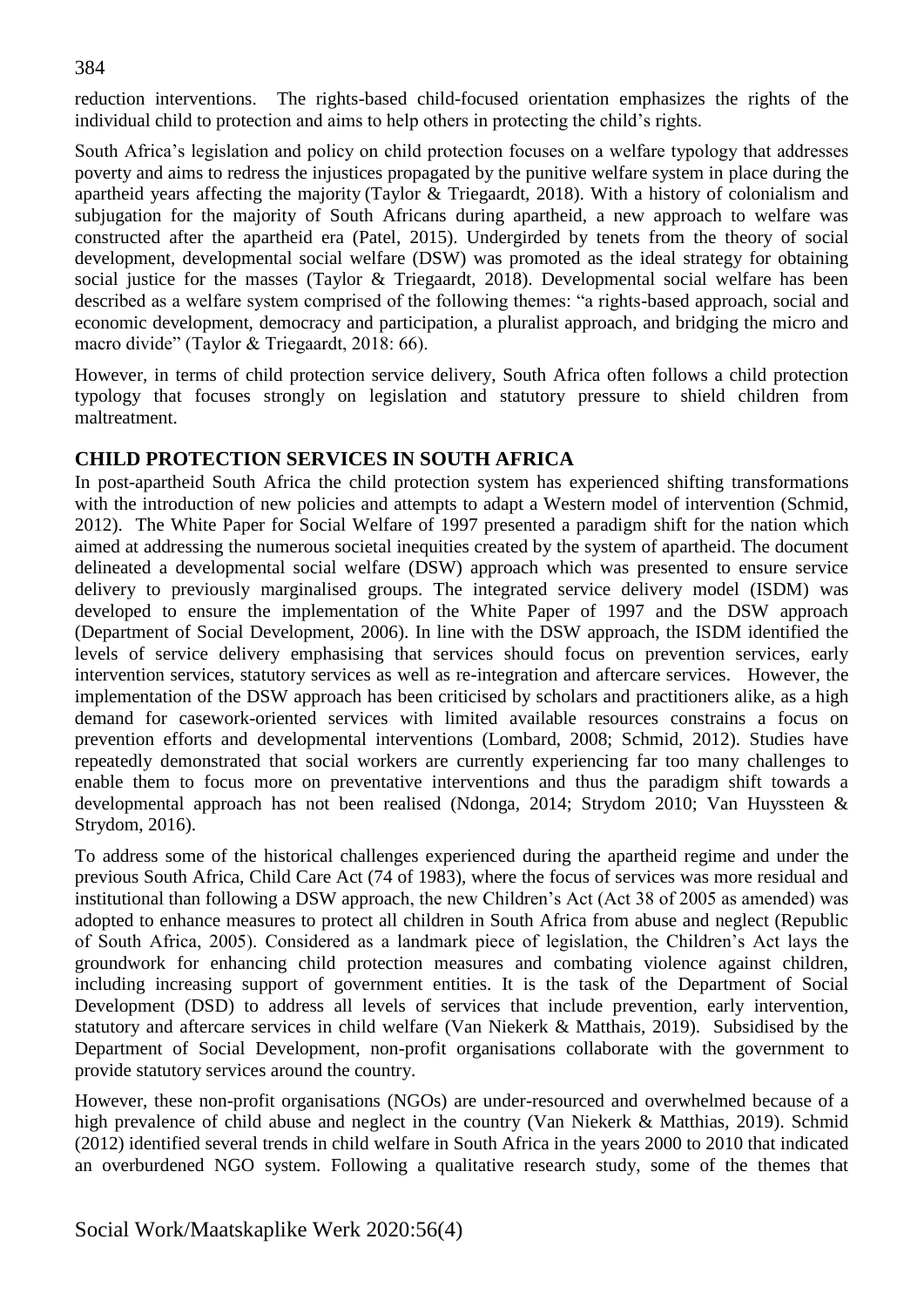emerged from the data related to the development of an integrated approach and include: "balance between community and case work, tensions between therapeutic and administrative case work tasks, expert versus user-led programmes, early intervention and prevention, and inter-sectoral collaboration versus substitution of services" (Schmid, 2012: 20-21). Schmid also identified some of the factors contributing to the child welfare crisis such as workforce challenges, issues around collection of information, and funding constraints. In the study interviewees expressed the need for a "child welfare information management system" and coordination between practitioners, academics, legislators, governing bodies and society as a whole. Without this management system, critical planning and development in child welfare are obstructed (Schmid, 2012).

Although some progress has been made since Schmid's study, which was completed in 2010, the field of child protection continues to experience the same challenges as noted ten years ago. Van Niekerk and Matthias (2019: 250) point out that "there are many gaps in the coordination and integration of services that contribute to inequalities in service delivery to children, families and communities. The child protection system lacks a clear overarching structure of implementation and integration between directorates within the DSD, levels of government, and sectors involved in the provision of CPS." They also recommend that an all-encompassing strategy for CPS be implemented across non-profit and government sectors to enhance coordination and service delivery. Additionally, child protection services nationwide are inadequately funded, especially among non-profit organisations. The inadequate funding results in an inability to address structural constraints, such as the lack of human capital and resources, lack of basic organisational resources such as vehicles or fuel to do home visits, and overbearingly high caseloads (Schiller, 2017; Strydom, 2010; Strydom, Spolander, Engelbrecht & Martin, 2017). The combination of these constraints has produced the strong emphasis on statutory services and crisis intervention (Ndonga, 2014; Strydom, 2010; Van Huyssteen & Strydom, 2016).

Focusing on aftercare services, a longitudinal quasi-experimental study conducted in 2016 examined the efficacy of a therapeutic programme for sexually abused children using mixed methods. Using intervention and control groups, 77 children and 77 caregivers were interviewed for the study at five different locations (Mathews, Berry & Marco-Felton, 2017). Although many of the research participants described an improvement in their wellbeing while in the programme, there were also glaring inadequacies in the support they received. There were no significant changes in post-traumatic and depressive symptoms after intervention. The research findings revealed that children were continuously exposed to risk and had experienced multiple traumas. Moreover, the response to trauma from social service personnel was inadequate as they received poor supervision and exhibited poor case management, especially in the development of child protection plans. This indicates that the statutory response and aftercare services do not necessary lead to successful re-integration. A stronger focus on prevention and early intervention services would be more beneficial for families in the child protection system.

In a child protection policy brief Jamieson, Sambu and Mathews (2017) suggest that the results of the above study demonstrate "how the child protection system is failing to protect children in practice. Practitioners fail to identify children at risk and they manage cases poorly, few children and families have access to therapeutic care and support to combat complex trauma, and the different professions don't work together." The Children's Act 38 of 2005 is a strong piece of legislation that has been ineffectively implemented (Jamieson, Sambu & Mathews, 2017). To enhance the child protection system of South Africa, the authors offer the following recommendations: strengthen early identification and prevention services, enhance assessment of abuse and neglect, ensure safe environments for children, improve treatment and intervention responses and develop intersectoral collaboration through the use of multidisciplinary teams. Once again it is evident that many of these recommendations were highlighted by scholars more than ten years ago (Lombard, 2008, Schmid, 2012; Strydom, 2010).

These changes should be driven by the government. September (2006: S66) postulated that the government of South Africa has demonstrated "policy-level commitment" to enhance the well-being of children and protect them from harm, but the implementation of these policies remains insufficient. The lack of policy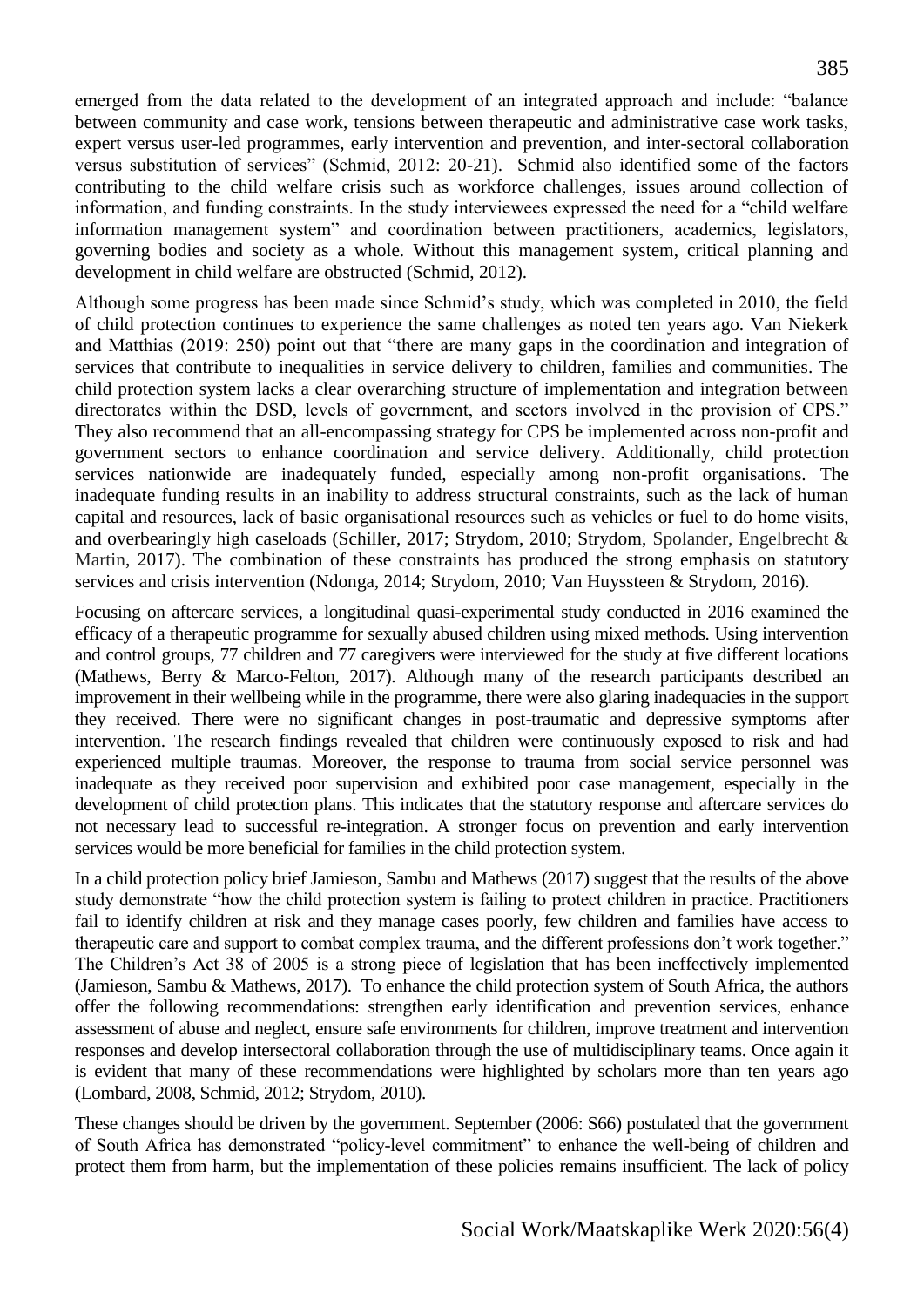implementation has consequences for families, as they are subsequently denied access to preventative family support services to prevent the unnecessary removal of children. Families that are involved in child protection services are often experiencing numerous challenges, such as poverty, low levels of education, unemployment, financial stress, substance abuse and family violence. These challenges are confirmed by social workers as obstacles experienced in service delivery to prevent the removal of children and preserve families (Ndonga, 2014; Strydom, 2010). Most of the types of social issues experienced by families necessitate a combination of continuous prevention and early intervention services to preserve family life, such as educational, therapeutic and concrete services (Strydom, 2012).

In the light of the fact that research results consistently identify the same challenges in the child protection system, the researchers decided to do a systematic review to determine the current landscape of child protection services delivery and research in South Africa to determine gaps to be addressed. The main research objectives were to explore the following questions:

- What is the content and methods of research conducted within the field of child protection?
- What are the levels of service delivery within the child protection system?
- What are the realities that social workers are facing when conducting child protection services?
- What are the challenges the families are experiencing within the child protection system?

## **METHODOLOGY**

This systematic review explored the current policies, trends, programming and assessment practices in child protection services. To complete the systematic review the following guidelines were implemented: the research question was defined, the search methods were identified and used to retrieve data, the inclusion and exclusion criteria were set, and the results were reported (Crisp, 2015). Searches were conducted during November and December 2019 in the Ebscohost Discovery database and the Sabinet database to ensure data saturation, covering both international and national literature. EbscoHost Discovery accesses multiple databases including: Academic Search Complete, APA PsychInfo, BASE, Complementary Index, Directory of Open Access Journals, PubMed, SocINDEX with Full Text, Science Direct, Social Sciences Citation Index and Supplemental Index. Publications were selected based on the following inclusion criteria: journal article, relevance to the field of child protection in or related to South Africa. Magazine articles, dissertations or theses, reports and books were excluded from the review. Limiters were set to include only full text and articles available in the library collection for all searches completed.

The first literature search was conducted by searching for articles published in EbscoHost Discovery database using subject terms "child protection" and "South Africa" between the years 2010 and 2019. From 12 articles, one article was removed for duplication of the same study. Three articles were removed due to lack of relevance to the field of child protection in South Africa. After screening, this search returned eight journal articles in total.

A second search was performed using EbscoHost Discovery using the subject term "child protection" and the terms "South Africa" and "service delivery" in text. The search was limited to full text and available in library collections between 2010 and 2019. There were 13 journal articles that emerged from the search. Five of the articles were previously screened in and three of the articles were excluded due to lack of relevance to the topic of child protection in South Africa. A total of five articles was selected for analysis from this search.

Using the same limiter for time (between 2010 and 2019), a third search was performed in EbscoHost Discovery using the subject term "social worker" and the terms "challenges" and "protection" in the abstracts with "South Africa" in the text. Additional limiters were set to include full text and available in library collection. After duplicates were removed, the search returned 16 articles. One article was removed as it was a duplication of a previous study and eight were removed due to lack of relevance to child protection in South Africa. Three were articles previously screened in. Therefore, four articles were included in the analysis.

## 386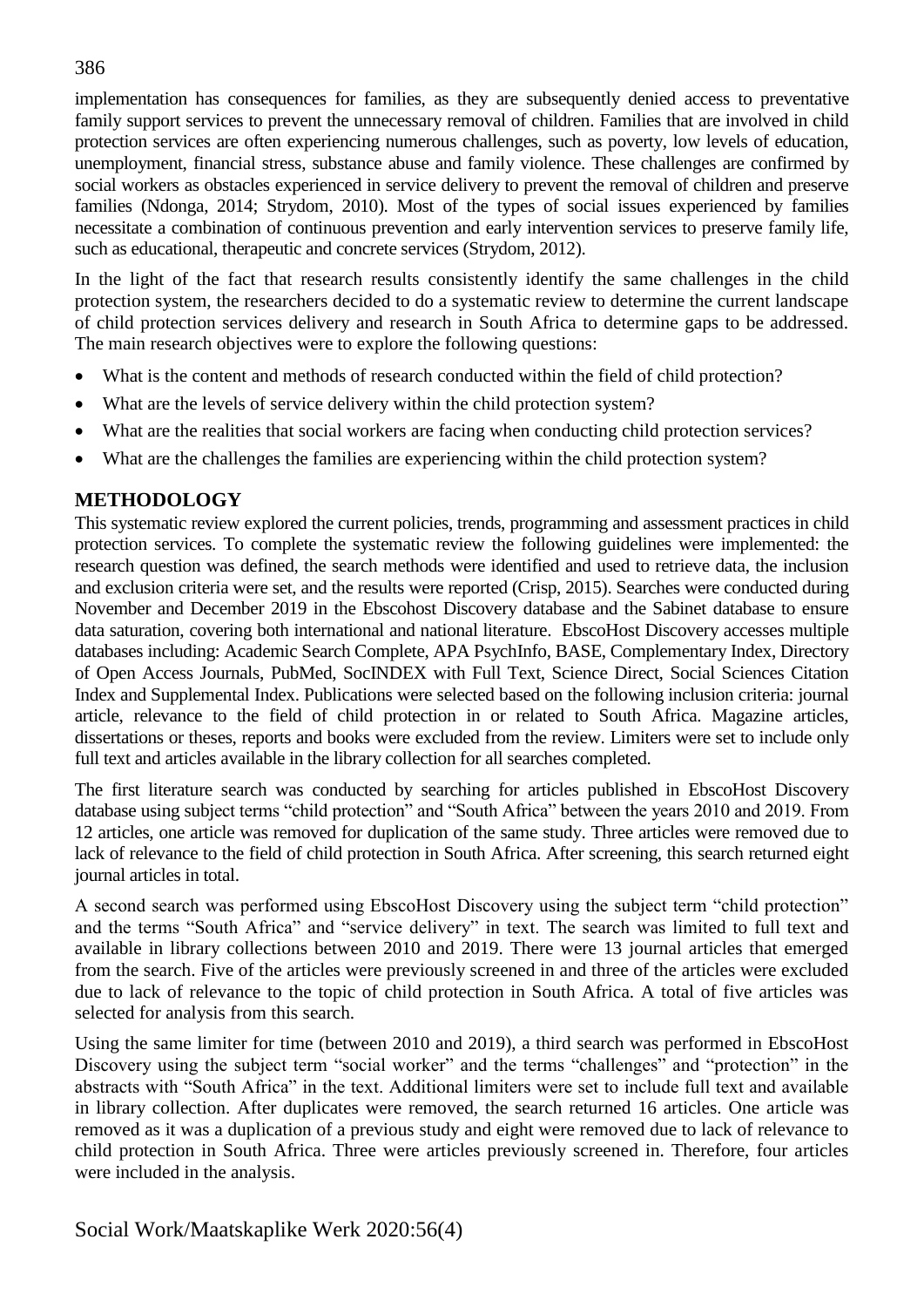A similar search was conducted using the database Sabinet to access more of the relevant literature in South Africa. This search used the term "child protection" in abstracts from 2010-2019 to extract articles on the topic. A total of 44 publications emerged from the search. Thirty publications were excluded because they were magazines or they explored child protection in other countries. In total, 14 articles were included for analysis.

There were 30 publications that were analysed from the EbscoHost databases (Agere & Tanga, 2017; Agere, Tanga, & Kang'ethe, 2017; Ali, 2017; Couzens, 2011; Hope, & Van Wyk, 2018; Kaonga, Batavia, Philbrick, & Mechael, 2016; Malherbe, & Häefele, 2017; Mathews, 2013; Mathews, & Martin, 2016; Matthias, 2015; Nhedzi & Makofane, 2015; Okem, 2017; Patel & Hochfeld, 2011; Rosenberg, Pettifor, Myers, Phanga, Marcus, Bhushan & Mtwisha, 2017; Schiller, 2017; Schmid, 2010; Schmid, 2014; Siljeur, 2016; Spies, Delport, & Le Roux, 2017; Strode, 2015; Svevo-Cianci, Hart & Rubinson, 2010; Truter, Theron, & Fouché, 2018; Van Graan, 2012; Van Graan & Snyman, 2011; Van Huyssteen & Strydom, 2016; Van Raemdonck & Seedat‐Khan, 2018; Vetfuti, Goliath & Perumal, 2019; Wallace-Henry, 2015; Ward & Bakhuis, 2010; and Warria, 2018).

Due to the limited scope of the articles yielded by the database searches, 21 additional articles were included to enhance the review (Alpaslan & Schenck, 2012; Böning & Ferreira, 2013; Botes & Ryke, 2011; Dhludhlu & Lombard, 2017; Du Toit, Van der Westhuizen & Alpaslan, 2015; Gallinetti & Sloth-Nielsen, 2010; Hope & Van Wyk, 2018a; Jordan, Patel & Hochfeld, 2014; Mbazima, 2016; Mnisi & Botha, 2016; Ngwenya & Botha, 2012; Omar & Patel, 2012; Phetlhu & Watson, 2014; Roux, Bungane & Strydom, 2010; Schiller, 2015; Sibanda & Lombard, 2015; Singh & Singh, 2014; Steyn, Van Wyk & Kitching, 2017; Strydom, 2010; Strydom, et al. 2017; Van Niekerk & Matthias, 2019).

In total, 51 journal articles were then analysed in depth. Each article was examined using a total of 12 questions and the results were entered in a Google questionnaire form. With the guiding epistemological framework of developmental social welfare, the Google questionnaire form was developed at the beginning of the study using a simple survey set up in Google Drive. After the exclusion process had been completed, information from each article was entered into the Google questionnaire form and then exported into an Excel document for further analysis. The process of inclusion and exclusion is depicted graphically in Figure 1 below.

#### **FIGURE 1 FLOWCHART DEMONSTRATING ARTICLE INCLUSION PROCESS**



The analysis of articles was performed using exploratory questions to ascertain the types of research studies conducted and the results obtained from the studies (see Table 1). The results of each individual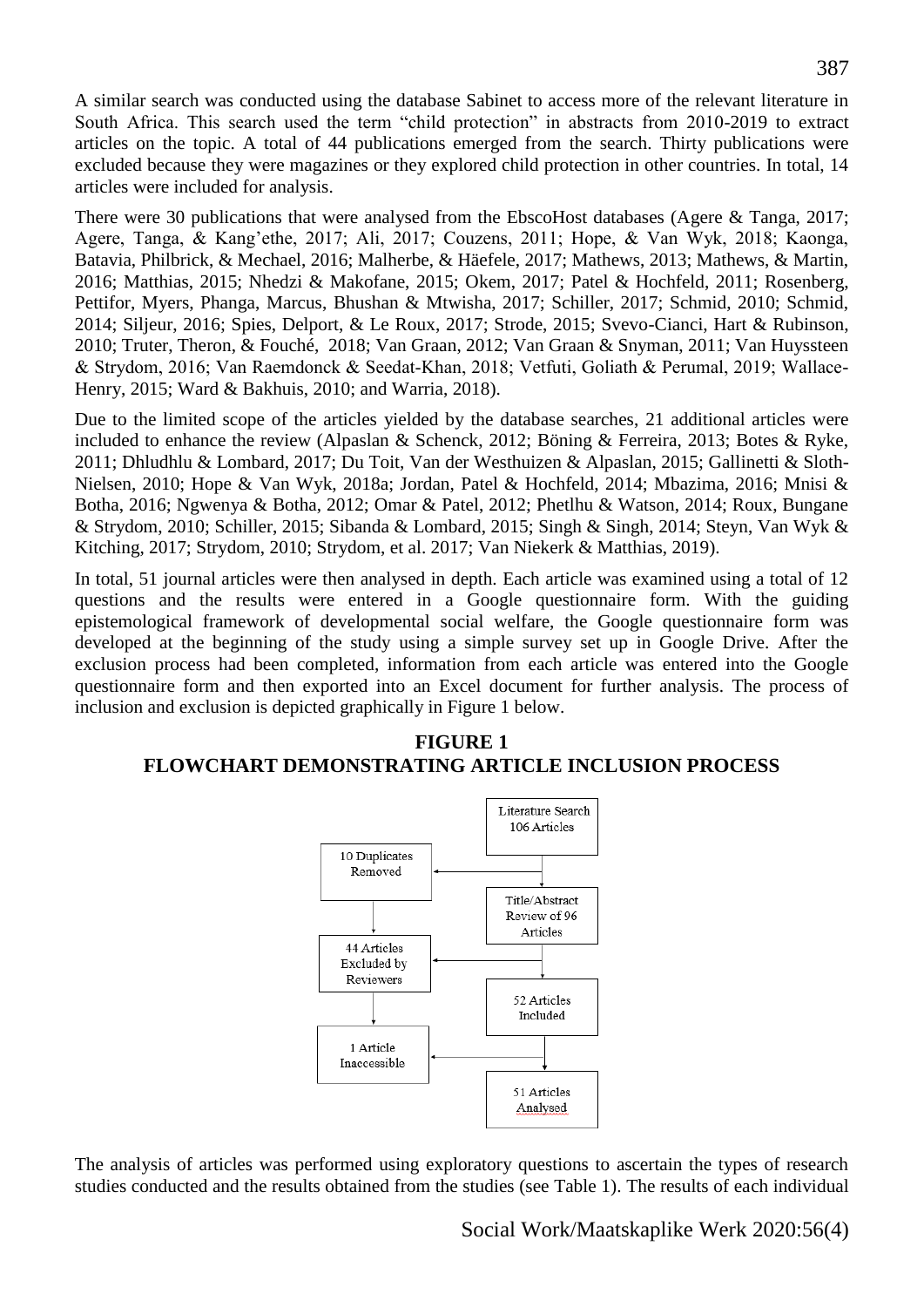analysis were entered into an online survey that saved the information entered. The analysis began with determining the year, full reference and key words of the article. Then the types and number of participants in the research studies were identified. The research method and research questions or hypotheses were also examined. Next, the location where the study was conducted was pinpointed, along with any theoretical framework used to guide the study. Then, the level of services rendered by social workers within the article was identified. Challenges with human capital and human resources within organisations were then highlighted, with human capital referring to skills or knowledge and human resources implying number of staff or personnel. If discussed, organisational constraints were entered into the survey. The different types of challenges that families within the child protection system experienced were included as well.

## **TRUSTWORTHINESS IN A SYSTEMATIC REVIEW**

It is important to illustrate trustworthiness in a systematic review by ensuring a full description of the data collection, analysis and logical use of concepts. The researchers ensured academic rigor and trustworthiness throughout the systematic review by adapting the checklist developed by Elo, Kääriäinen, Kanste, Pölkki, Utriainen, and Kyngäs, (2014) to ensure trustworthiness in qualitative content analysis in this particular study.

In the first instance, there is trustworthiness in the preparation phase (Elo et al., 2014). During this phase the main thrust is to focus on data collection, sampling strategy and suitable unit analysis. This was followed by clearly indicating the unit of analysis and categories that were used to address the formulated research questions.

The organisation phase ensured that the categories were well created and aligned to allow interpretation (Elo et al., 2014). The researchers used the DSW approach as the epistemological basis that supported the development of categories and interpretation of the data. As clearly outlined by Graneheim and Lundman (2004), it is essential to understand and acknowledge that there will always be bias by the researchers when interpreting texts. This aspect of interpretation was approached critically by ensuring a literature control and saturation of data in the review process.

In the reporting phase of the study that follows there was a particular focus on the key concepts as developed by Lincoln and Guba (1985), namely credibility, dependability, conformability, transferability and authenticity. Credibility was ensured by keeping a rigorous audit trail of all processes to identify the different research studies that were included in or excluded from this study. Dependability was corroborated since all studies that were used are traceable and this contributed to data stability. Conformability refers to objectivity, thus the congruence between two or more people about the accuracy, relevance and meaning of the data. In this study, the review of articles for inclusion and exclusion was completed by three researchers, adding to the relevance of the publications in the study. Transferability relies on the reasoning that the data can be generalised. The consolidation of all these studies provides a good platform for scholars and practitioners alike to identify the gaps and needs in both training, service delivery and policy development. Lastly, authenticity was ensured by illustrating the range of realities that were presented by all the researchers' work that was integrated into this systematic review.

# **DATA ANALYSIS**

With the aim of obtaining a broad overview of the contents in the scholarly literature on child protection, the study carefully reviewed 51 articles. For the sake of brevity, only the most germane questions and findings were explored in depth.

The 12 questions that were used for the data analysis are presented in Table 1 below.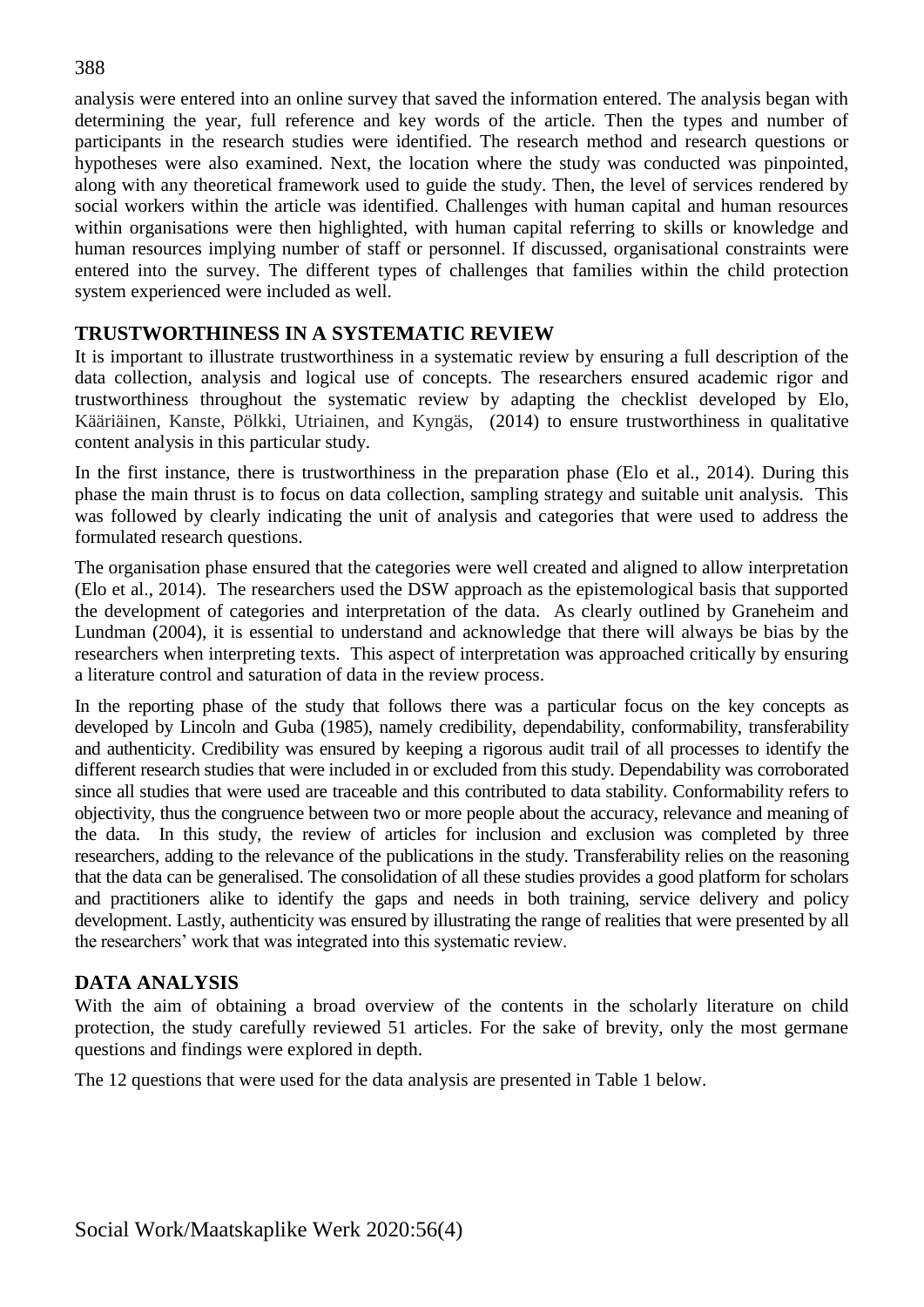## **TABLE 1 ANALYSIS OF CONTENT**

|                | <b>Analysis of Content</b>                                                                 |
|----------------|--------------------------------------------------------------------------------------------|
| 1              | What year was the article published?                                                       |
| 2              | What is the full reference of the article?                                                 |
| 3              | What are the key words in the article?                                                     |
| $\overline{4}$ | Who are the participants in the research study?                                            |
| 5              | What are the research methods used in the study?                                           |
| 6              | What are the research questions or hypotheses?                                             |
| 7              | At what location was the study completed?                                                  |
| 8              | What is the theoretical framework for the article?                                         |
| 9              | What are the level of services rendered by social workers/professionals in the study?      |
| 10             | What human capital/human resources are lacking in the organisations?                       |
| 11             | What organisational constraints are the agencies experiencing?                             |
| 12             | What are the challenges families involved with child protective services are experiencing? |

After all the data were captured, the findings were thematically analysed guided by the research questions and theoretical framework. A mixed methods approach was utilised to examine 51 articles on child protection. Only the quantitative results are presented and discussed in this article under specific categories and sub-categories. Qualitative findings will be shared in a forthcoming article that made use of secondary data analysis.

## **RESULTS**

## **Research done in child protection field**

Research that was done in the field of child protection will be presented under the sub-categories of year in which the studies were published, participants in these studies, research approaches utilised, as well as the location where the studies were conducted. This will provide us with a good overview of the current landscape of child protection research in South Africa.

#### **Publication year**

The review yielded 51 articles on child protection in South Africa.



**FIGURE 2 NUMBER OF ARTICLES PER YEAR**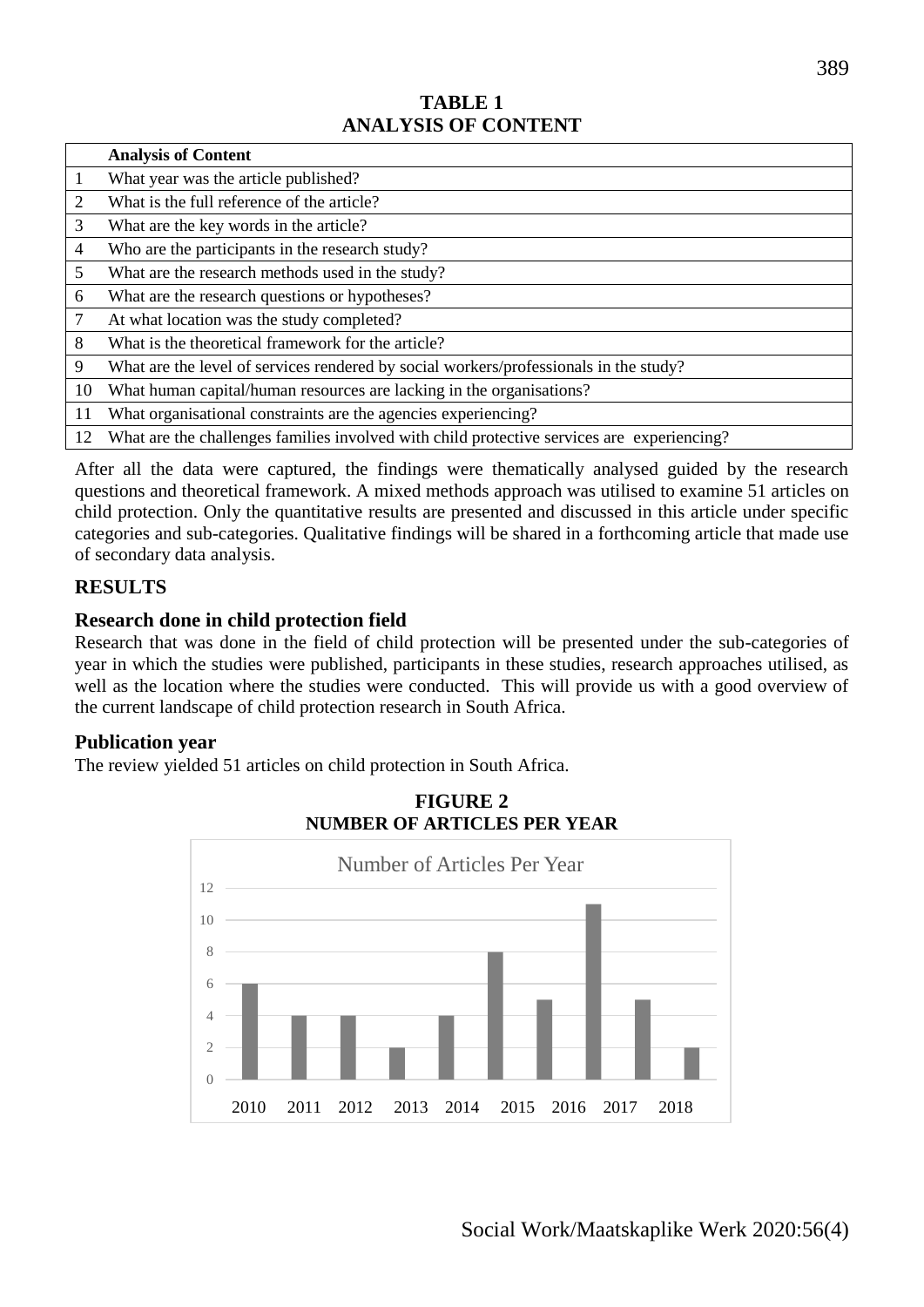Eleven articles on child protection in the year 2017 were examined, eight in the year 2015 and six in the year 2010. The rest of the articles were evenly dispersed throughout the other years between 2011 and 2019.

#### **Type and number of participants**

In the 51 articles analysed, there were ten articles that did not mention participants as they were either conceptual articles or policy analysis. From the remaining 41 articles analysed all participants were disaggregated by type and number. There were 550 social workers who participated in the research studies. There were 2,252 cases or child participants in the research studies. There were 801 parents, grandparents or households that participated in the research studies. Another category of participants included 199 helping professionals in the child protection system, such as child welfare instructors, directors, managers, advocates, counsellors and youth care workers. The type and number of participants are shown in Figure 3.



From the graph above, it seems that a large number of children were included and consulted in the research studies. However, when closely analysing the results, it should be noted that one of the studies with children was a multi-country study including 1,000 adolescent girls (Rosenberg et al., 2017). Another study reviewed 707 cases of children's deaths (Mathews & Martin, 2016). An additional study with significantly high numbers was a study conducted using several focus groups and 282 children to explore the topic of gang involvement in the Western Cape (Ward & Bakhuis, 2010). If these three studies were excluded as outliers, the total number of children in all of the studies would be significantly lower, yielding a total of 263 child participants. Similarly, within the category of parents, grandparents or households, two of the studies were conducted with 344 women (Patel & Hochfeld, 2011) and 343 households, 37 young women and 20 young mothers (Jordan, Patel, & Hochfeld, 2014), significantly increasing the number of parental participants. By excluding these two articles as outliers, the total number of parents, grandparents or households would be just 57 participants. This is graphically depicted in Figure 4 below.

390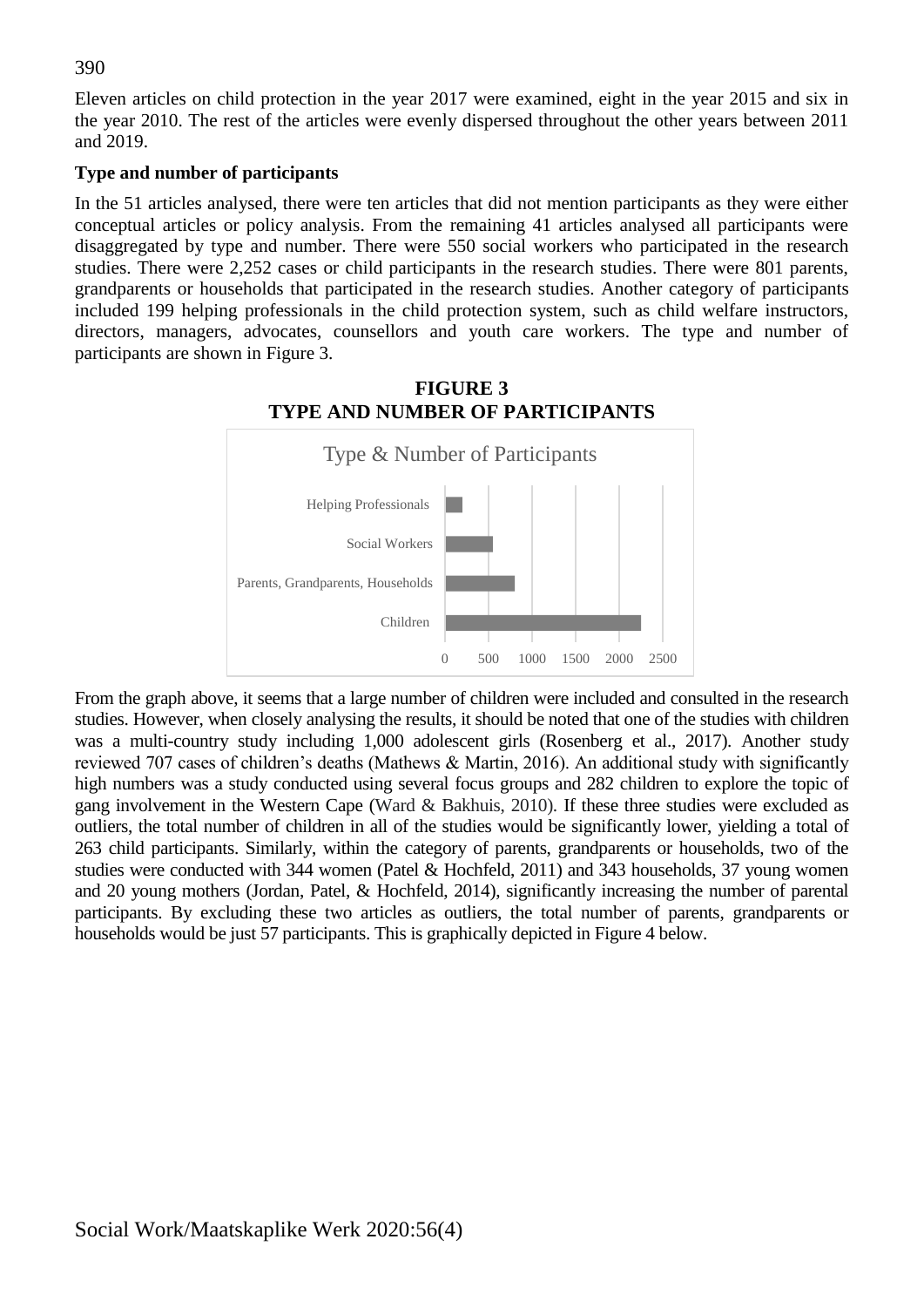

The adjusted figure illustrates that the majority of the studies use social workers as participants. Prompted by the UN Convention on the Rights of the Child, several scholars have expounded on the need for greater participation of children as they make critical decisions about their lives when involved in the child welfare system (Cook, Blanchet-Cohen & Hart, 2004; Moyo, 2015; O'Kane, 2013; Viviers & Lombard, 2013). Schiller (2015) demonstrated in a qualitative research study the need for greater participation of adolescents in foster care during decision-making processes. In a similar vein, Strode (2015) proposes that South African legislation has become so restrictive that children's participation in research is severely limited.

Thus, important deductions are made within the child protection domain without having a representative voice of service users and practitioners in the field. This further negates the DSW approach (Patel, 2015), which should ensure participation and democracy in service delivery as well as bridging the micro-macro divide by ensuring greater access to social service delivery. This further illustrates how South Africa follows a child protection typology rather than a DSW approach. As we reflect on this finding, it is clear that as researchers we also are not including enough of our stakeholders in research studies. Participation from all stakeholders should be emphasised as, often, we steer away from including children in research because of the ethical restrictions. However, it needs to be emphasised that participation from these stakeholders, especially children, is critical to allow their voices to be heard in order to address implementation issues and evaluation of policies and services.

#### **Research approach**

The research approaches followed within the articles were largely qualitative with a sum total of 28 articles as depicted in Figure 5. There were 11 policy analyses, conceptual articles or literature reviews performed followed by five mixed methods and five quantitative articles. There were two articles based on secondary data analysis.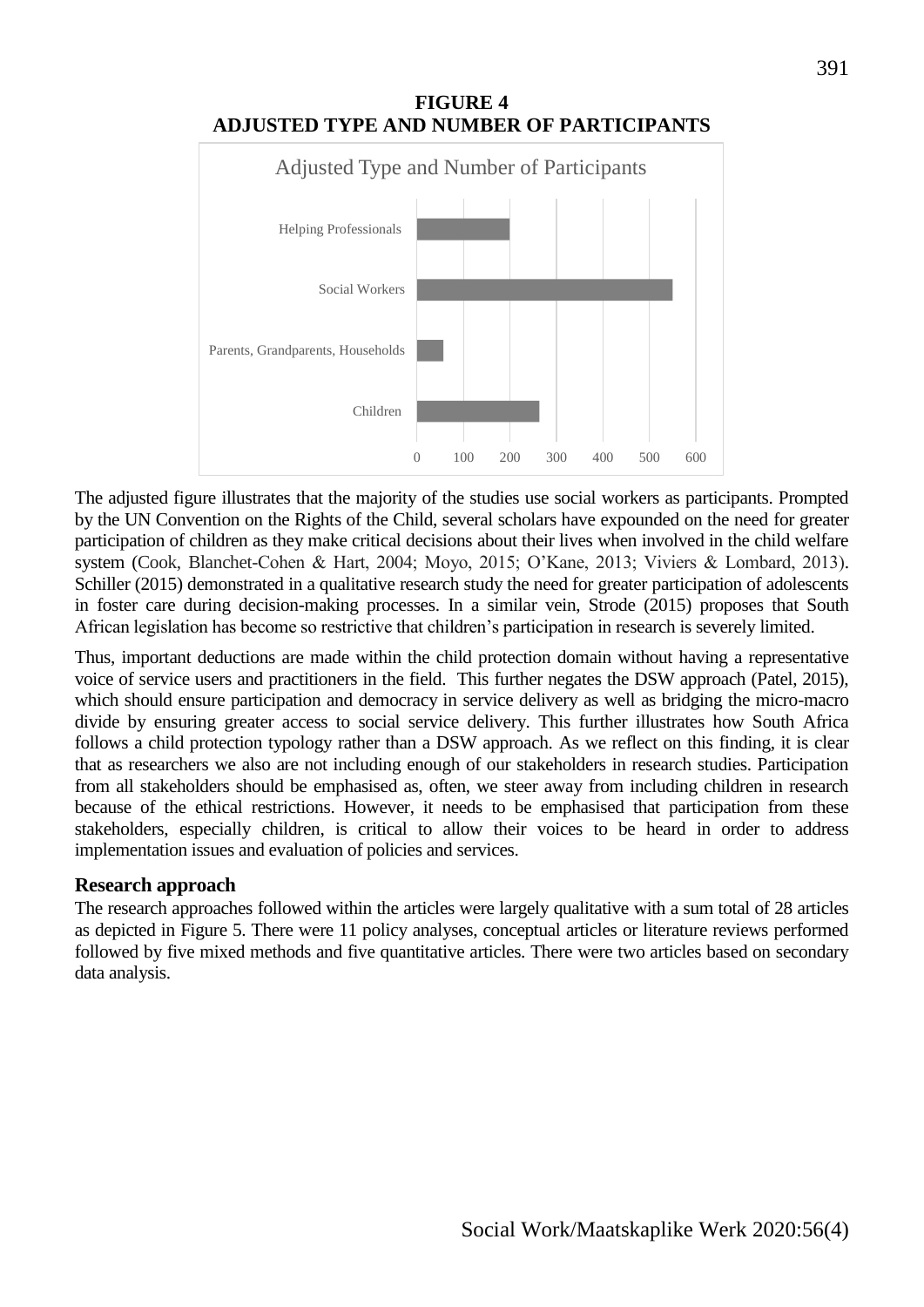

The majority of the studies were qualitative. Undoubtedly, the cost of survey research and implementing controlled experiments may create significant barriers to this type of research. The minimal number of quantitative analyses observed in this research study is not exclusive to child protection or the field of social work. Payne (2014) states that a lack of rigorous quantitative method research is also evident in the discipline of sociology, where a series of historical events led to a greater focus on qualitative research. It should be noted that these research studies were not analysed in depth as that was not the purpose of this paper, which was rather to illustrate what the preferred research approach is in the field of child protection and possibly identify gaps for further exploration and research studies needed within this field.

#### **Location where studies were conducted**

The majority of the studies was performed within the context of South Africa, as this was a qualifier included in this review; 19 articles were identified as being completed in the country with an unspecified location (see Figure 6 below). Some articles were global studies, comparative policy analysis and conceptual publications deemed relevant to the study.



#### **FIGURE 6 LOCATION/CONTEXT FOR ARTICLES**

Social Work/Maatskaplike Werk 2020:56(4)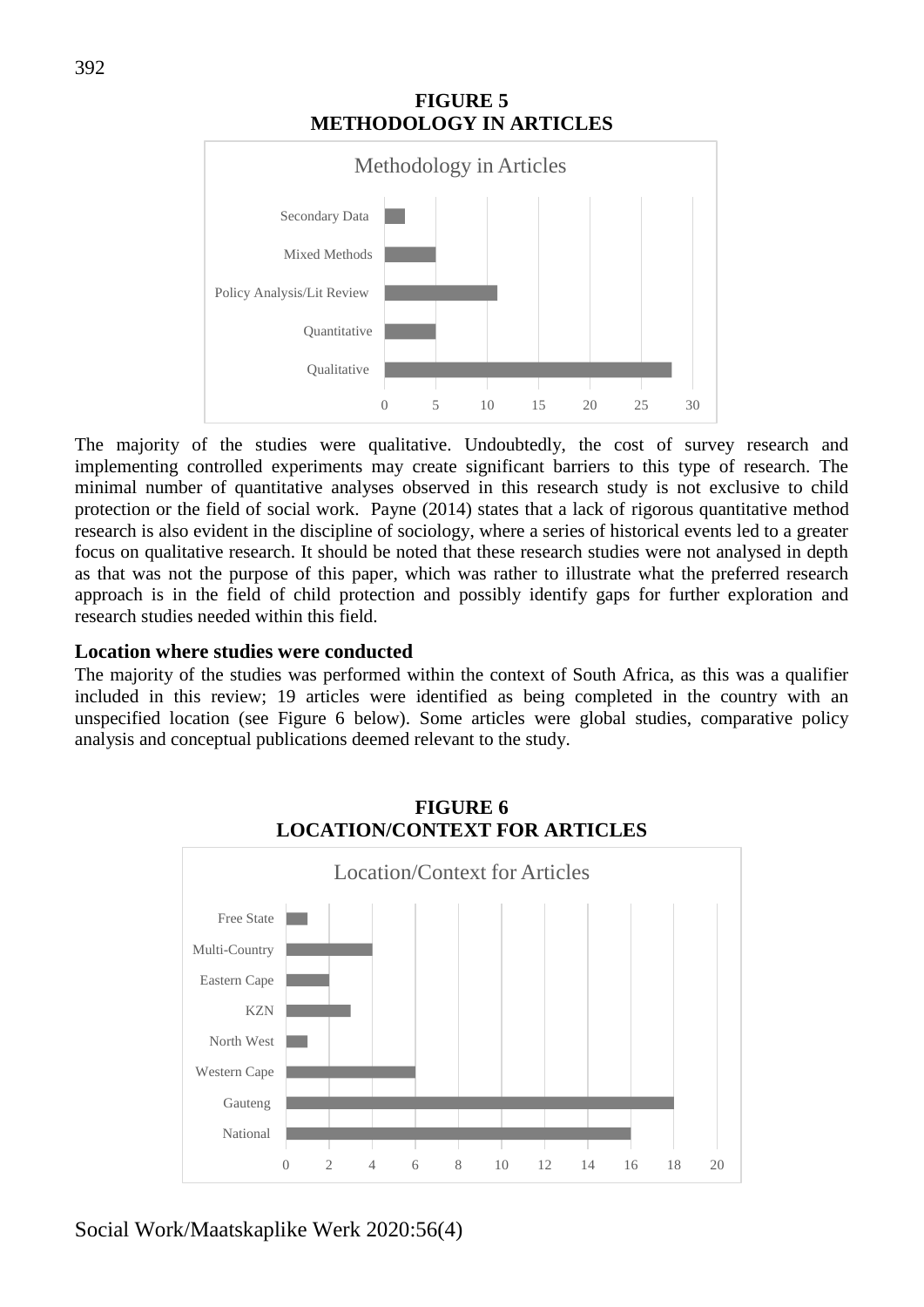The largest number of studies was conducted in the Gauteng and Western Cape provinces, which could possibly indicate the availability of more resources such as higher education institutions, research grants and generally better socio-economic circumstances. Provinces such as Limpopo, Mpumalanga and the Northern Cape were not mentioned in any single studies, but they were possibly included in the national studies. Quite a number of national studies (n=16) were noted to have contributed positively to the landscape of the current child protection services and research in the country.

## **Level of service delivery**

The levels of service delivery are outlined in the ISDM (Department of Social Development, 2006) as follows: prevention, early intervention, statutory and aftercare services, with a preferred focus on prevention and early intervention to implement the DSW approach (Republic of South Africa, 1997). Out of the 51 articles, 31 discussed statutory services in South Africa. There were eight articles that focused on prevention and seven articles that discussed early intervention. Five of the articles discussed aftercare services and thirteen of the articles were mainly conceptual or about policy (see Figure 7). Some of the articles depicted more than one level of service rendered and that is reflected in Figure 7 below.



Reviewing the domain of service delivery, almost 61% of the articles (n=31) focused on statutory intervention. This result draws attention to the child protection typology for child welfare that South Africa is currently following, with a strong emphasis on legislation, as opposed to the welfare typology that is endorsed by the DSW approach.

This strong emphasis on statutory services is not only related to the structural constraints experienced by the system, but also to the reality that service users involved with statutory level services are already overburdened by poor quality of life and low social functioning. Interventions at this level require longer-term resource-intensive service delivery, which in turn contributes to the administratively heavy caseloads. These heavy caseloads with a strong focus on crisis intervention combined with a lack of human capital limit the time available to develop and implement appropriate community-based preventative services, as well as early intervention services (Strydom, 2013; Strydom, 2012).

The vision of preventative services as outlined by the Framework for Social Services suggests that services should focus "on preventing development needs from developing into social challenges or risks" (Department of Social Development, 2013: 27). Payment of a Child Support Grant can be viewed as a preventative form of service delivery, with 12.5 million families receiving a grant (SASSA, 2020). Although the child support grant is negligible in terms of overall expenses, it remains a critical factor in supporting impoverished families (Patel & Hochfeld, 2011). Devoting precious time and resources to prevention efforts (e.g. parenting groups, substance abuse awareness and family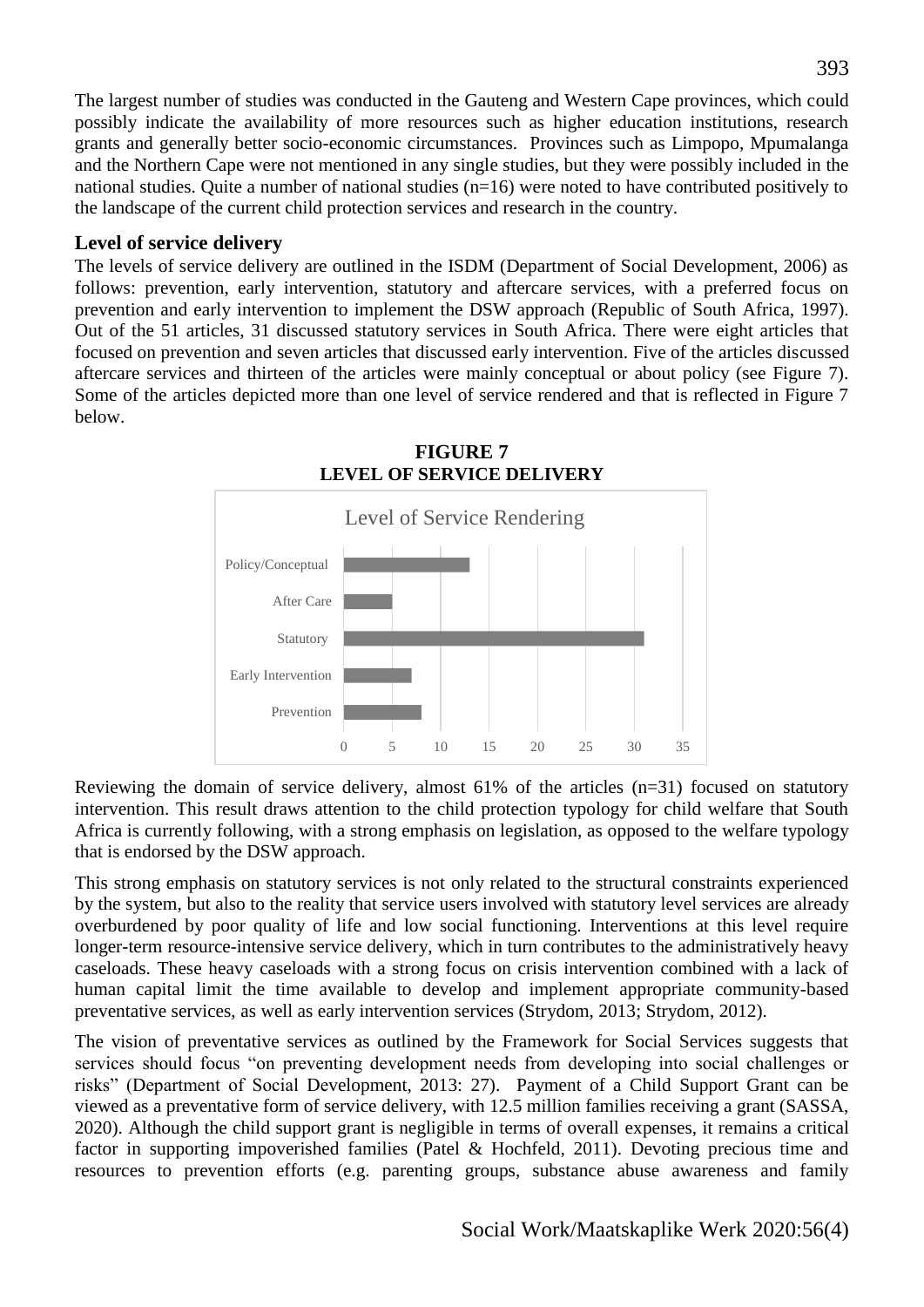preservation programmes) is viewed as an ideal and not a realistic service that can be offered in the midst of the daily crisis responses of child protection service agencies.

#### **Social work realities and challenges in child protection**

The realities that social workers are experiencing in the child protection system are divided into human capital and human resources categories as well as the different organisational constraints within which they need to function and operate.

## **Human capital and human resources**

The literature on child protection alludes to the challenges concerning human capital and human resources that oftentimes impede child protection service delivery. Regarding the topics of human capital and human resources, 22 articles cited the high caseloads of social workers (see Figure 8 below). Fourteen of the articles referenced a lack of supervision for social workers and nine of the articles referred to working in a constant state of crisis management. There were four articles that discussed a lack of training, two articles that mentioned a high level of administrative work and two articles that referred to a lack of personnel or staff turnover.



Almost 50% of the articles cited the high caseloads of social workers. This is traced throughout the period between 2010-2019. Yet the unemployment rates of social workers, especially among new graduates, are staggering. As of July 2019, there were 12,000 unemployed social workers in the nation (Department of Social Development, 2019). This clearly shows the lack of uptake of the social workers by the Department of Social Development and non-profit organisations.

Caseloads and supervision guidelines as outlined by the Framework of Social Services (Department of Social Development, 2013: 24-25) seem to be reasonable and attainable. However, the realities of the social workers as illustrated by this study and others paint a bleak picture of the current status quo within this field of service delivery (Dhludhlu & Lombard, 2017; Nhedzi & Makofane, 2015; Sibanda & Lombard, 2015;). There also tends to be a high staff turnover in the sector and continuous working and functioning in a state of crisis (Strydom, 2012).

## **Organisational constraints**

Access to resources is also a formidable organisational constraint within child welfare organisations, as indicated in Figure 9. There were 21 articles that discussed the lack of funding to support the organisation and its mission. Eleven articles did not discuss organisational constraints at all, and nine articles spoke about a lack of vehicles or transportation and how this constrained service delivery. There were eight articles that reported a lack of office space impeding service provision. Another seven articles mentioned a lack of technology such as functioning computers and fax machines that could support the delivery of timely services.

Social Work/Maatskaplike Werk 2020:56(4)

394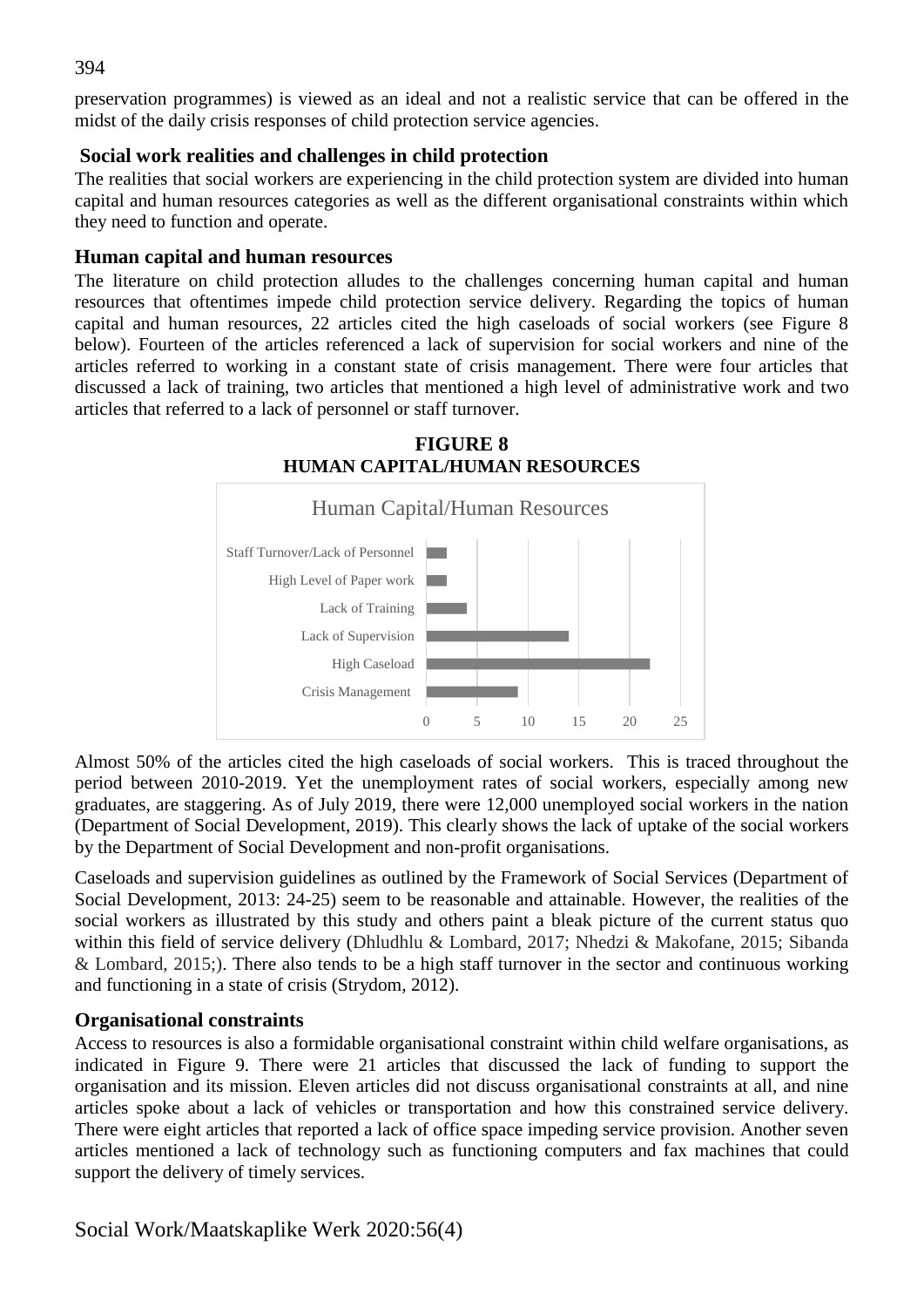

Approximately 40% of the articles  $(n=21)$  highlighted the challenge of inadequate funding within organisations. Given the current allocation of resources by the South African government, more than 90% is earmarked for social security and less than 10% is for service delivery (National Treasury, 2019; National Treasury, 2020). The issue of inadequate financial resources has been highlighted repeatedly with minimal response from governmental authorities.

#### **Challenges experience by families in the child protection system**

Regarding challenges experienced by families in South Africa, 17 of the articles spoke about financial stressors and 12 articles mentioned unemployment issues (see Figure 10). Another 12 articles discussed a general lack of resources within families and ten articles reported abuse and neglect being problematic. There were nine articles that indicated that community or family violence was a critical issue. Also, HIV/AIDS was mentioned in nine articles as a common family issue. Family structure issues, such as deceased or divorced parents, were reported in eight articles. In seven articles substance abuse was indicated as a significant family challenge. Lack of education and lack of transport were mentioned in five articles. Lack of parenting skills was discussed as being problematic in three articles. Lack of housing and lack of social network were reported in two articles respectively. There were also two articles that identified parental illness or disabilities as being problematic for families. There was just one article that focused on personality factors of children being a challenge. Additionally, there were some miscellaneous challenges that were discussed in the articles including lack of food, criminal activities, cultural issues, separation from family members, lack of child supervision, inappropriate sexual behaviour among adolescents, no telephone and normal family life stressors.

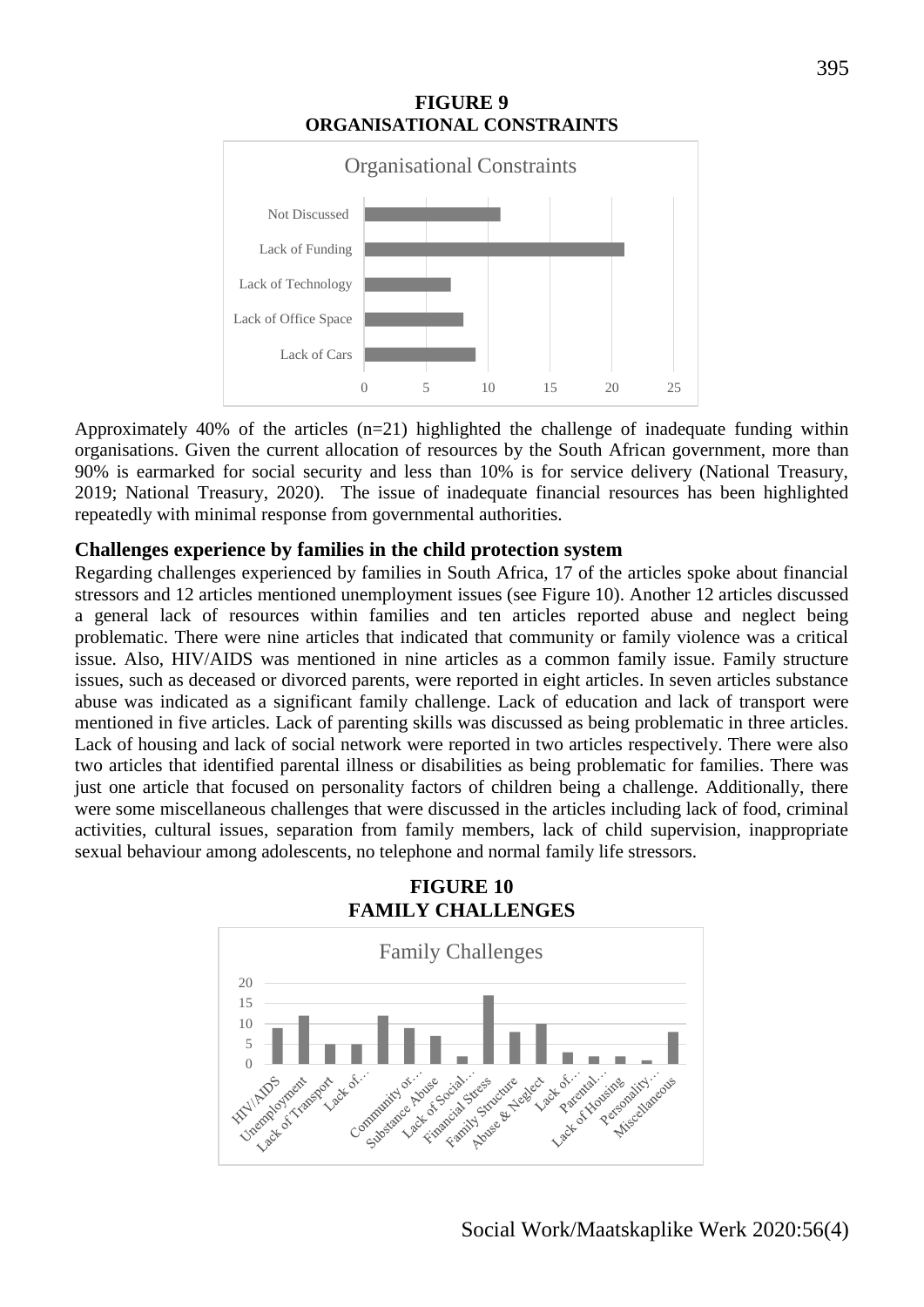## 396

Several studies have demonstrated that children in poverty-stricken families are at greater risk of child abuse (Bower, 2003; Meinck, Cluver, Boyes & Ndhlovu, 2013; Youssef, Attia, & Kamel, 1998). The analysis of articles confirmed this correlation as the challenges for families involved in the child protection system in South Africa are predominantly related to financial wellbeing. As indicated by the number of articles, these families are overly burdened with financial constraints (n=17), unemployment challenges  $(n=12)$  and limited resources  $(n=12)$ . There were also nine articles that discussed the impact of familial or community violence, supporting the established link between violence and child abuse (Herrenkohl, Sousa, Tajima, Herrenkohl, & Moylan, 2008; Meinck, Cluver, & Boyes, 2015). Another nine articles mentioned the burden of HIV/AIDS for families. A study conducted with 3515 South African children found that youths are more likely to experience physical abuse in AIDS-ill families (Meinck, Cluver, & Boyes, 2015). This indicates the need for proper implementation and evaluation of prevention programmes.

# **LIMITATIONS**

This paper acknowledges that the focus of this study was on research and policy reviews from academics; further analysis needs to include practice-based reports from the Department of Social Development and agencies like UNICEF.

# **CONCLUSION**

The types of challenges within the child protection system are not unique to the South African context, but the service delivery response is not in alignment with the systemic challenges of the country. The focus of service delivery is often more reactive than preventative. Thus, a lack of dedicated funding for preventative services constrains the delivery of these services. If there is a lack of prevention services in the communities aimed at family preservation, there will always be a critical need for statutory services.

This systematic review reveals that the practice response to child protection employs a child protection typology as indicated by the high usage of statutory services throughout the country. The implementation of the developmental social welfare approach still seems to be only an approach adopted in 'theory' that is hampered because of the lack of funding and of coordinated and integrated service delivery. There are major implementation challenges with the DSW approach. The continuous outcry of social workers is that their work circumstances warrant serious attention, given the inadequate supervision and overburdened caseloads. The realities of social workers are linked to the lack of funding and the inability of agencies to garner sufficient funding. Further analysis of current costing models and alternative approaches from diverse sectors are required to support the effective delivery of child protection services.

# **RECOMMENDATIONS**

In light of the findings of this study and 30 cumulative years of both practice and research experience in child welfare, the researchers make the following policy, practice and academic recommendations.

## **Policy**

- The National Treasury should allocate a greater portion of the social development budget towards provincial social development to enable sufficient social service delivery espousing the DSW approach.
- A critical review of policies should be undertaken to ensure an Africanised approach in alignment with the South African context and available resources.

## **Practice**

 Costing models need to be developed and promulgated so that financial need is readily apparent and accessible for all relevant stakeholders. This will ensure that pleas for financial support, especially for preventative and aftercare programmes, are substantiated.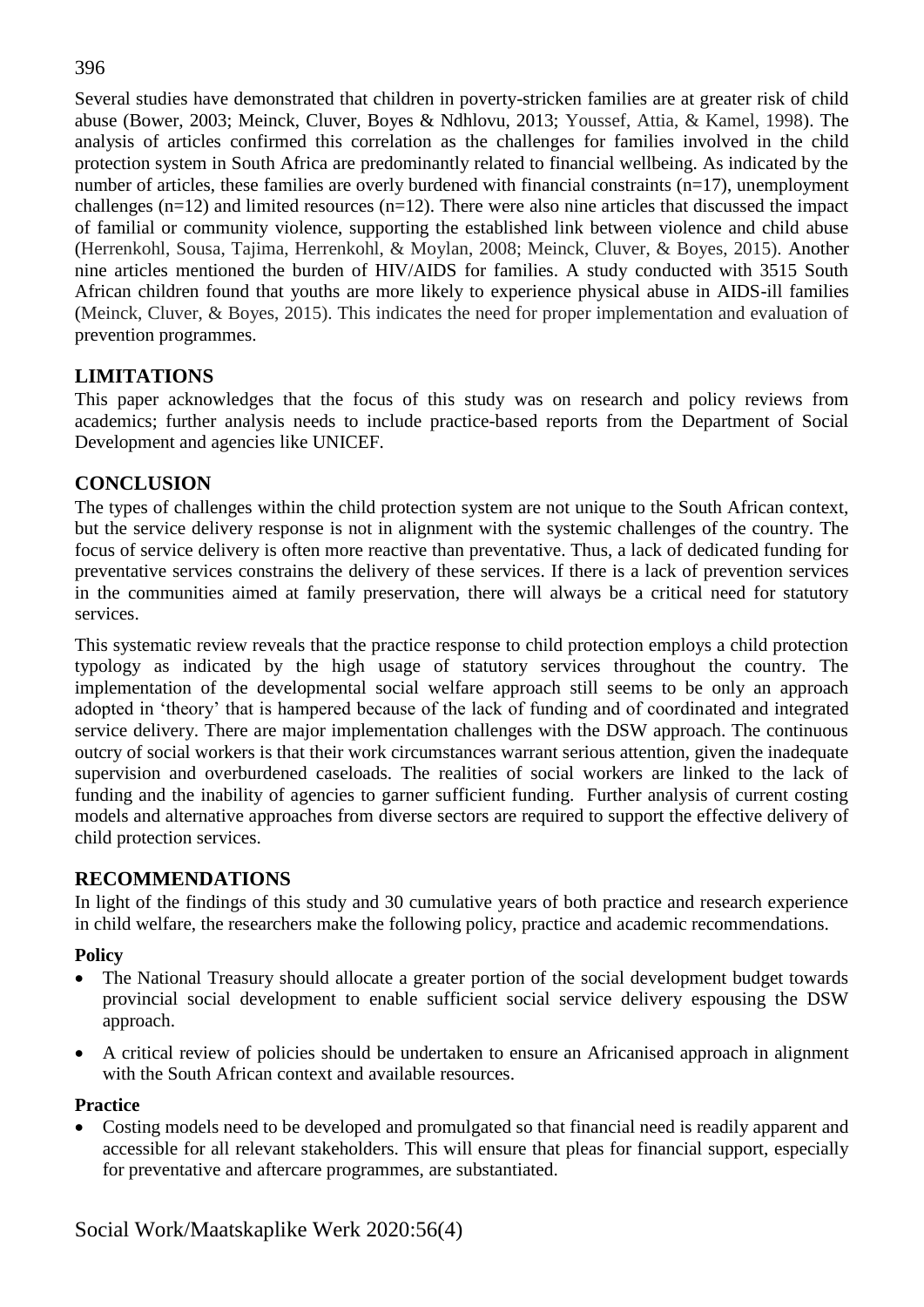- Family preservation programmes should be developed and implemented in communities to provide preventative services as opposed to the current emphasis on statutory services.
- More training should be offered for developmental family preservation interventions, such as parenting programmes, home visits, etc.
- Volunteers, such as retired personnel and faith-based groups, should be identified and trained in communities to assist vulnerable children and families in communities.
- The efforts of all social service practitioners and related disciplines (e.g. human settlement, public health, educational and community health) should be aligned to develop and implement preventative services to children and families in communities.

#### **Education**

- Educate students and social workers to develop entrepreneurial social enterprises within family preservation practice, such as parenting programmes, financial planning and management. These can serve as community-based resources for all community members and stakeholders.
- Both qualitative and quantitative research skills should form part of the research curriculum.

#### **Research**

- Researchers should make greater efforts to include children in their research by completing ethics applications. This will honour children's right to participation and allow their voices to be heard regarding implementation and evaluation of policies.
- Families involved with the child protection system should be sought after for their experiential knowledge and included in future research studies.
- Future research studies should undertake a comparison of the differential disbursement of resources among social service agencies and the outcomes of service delivery.
- Researchers should perform larger quantitative analyses and undertake mixed methods studies on child protection to validate recurring issues.

The current state of the child protection system calls for bold action in policy and practice to alter normative 'crisis' responses to preventative empowerment strategies. To create lasting change in South African communities, further analysis of current costing models and innovative alternative approaches from diverse sectors are required.

#### **REFERENCES**

AGERE, L.M., & TANGA, P. T. 2017. A critical examination of the nexus between psychosocial challenges and resilience of child headed households: a case of Zola, Soweto. **Child Abuse Research in South Africa**,18(2):59-67.

AGERE, L. M., TANGA, P. T., & KANG'ETHE, S. 2017. Hurdles impeding the provision of holistic services to children in need of care and protection: a study of selected child and youth care centres in Soweto, South Africa. **Child Abuse Research in South Africa**, 18(2):77-84.

ALI, M. I. 2017. The legislative developments in the criminal justice system of South Africa addressing child sexual abuse: lessons for other developing countries. **Child Abuse Research in South Africa**, 18(1):97-107.

ALPASLAN, N. & SCHENCK, R. 2012. Challenges related to working conditions experienced by social workers practising in rural areas. **Social Work/Maatskaplike Werk**, 48(4):400-418.

ARTZ, L., BURTON, P., WARD, C.L., LEOSCHUT, L., PHYFER, J., LOYD, S. & LE MOTTEE, C. 2016. **Optimus study South Africa: Technical report sexual victimisation of children in South Africa.** Zurich: UBS Optimus Foundation.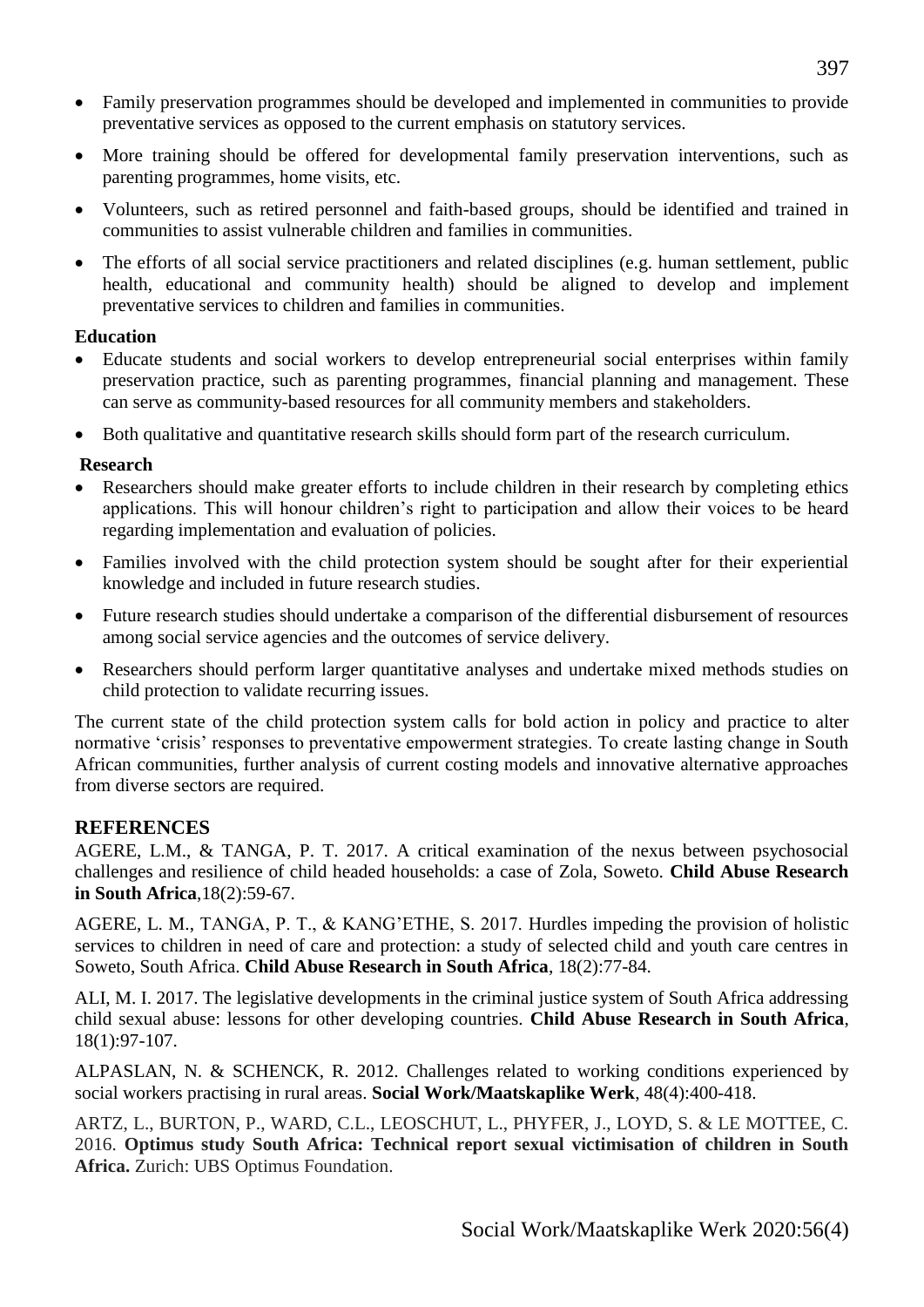398

BÖNING, A. & FERREIRA, S. 2013. An analysis of, and different approach to, challenges in foster care practice in South Africa. **Social work/Maatskaplike Werk**, 49(4):519-543

BOTES, W. & RYKE, E. 2011. The competency base of social workers with regard to attachment theory in foster care supervision: A pilot study. **Social Work/Maatskaplike Werk**, 47(1):31-50

BOWER, C. 2003. The relationship between child abuse and poverty**. Agenda**, 17(56):84-87.

COOK, P., BLANCHET-COHEN, N. & HART, S.N. 2004. **Children as partners: Child participation promoting social change: Prepared for The Canadian International Development Agency (CIDA) Child Protection Unit.** International Institute for Child Rights and Development.

COUZENS, M. 2011. Child-friendly municipalities: Including children on local government's agenda. **Stellenbosch Law Review/Stellenbosch Regstydskrif**, 22(1):137-159.

CRISP, B.R. 2015. Systematic reviews: A social work perspective. **Australian Social Work, 68**(3): 284-295.

DEPARTMENT OF SOCIAL DEVELOPMENT. 2006**. Integrated Service Delivery Model for Developmental Social Services.** Pretoria.

DEPARTMENT OF SOCIAL DEVELOPMENT. 2013. **Framework for Social Service Delivery**. Pretoria.

DEPARTMENT OF SOCIAL DEVELOPMENT. 2019. **Minister Lindiwe Zulu on plight of unemployed social workers**. [Online] Available: [https://www.gov.za/speeches/unemployed-social](https://www.gov.za/speeches/unemployed-social-workers-17-jul-2019-0000)[workers-17-jul-2019-0000](https://www.gov.za/speeches/unemployed-social-workers-17-jul-2019-0000) [Accessed: 20/02/2020].

DHLUDHLU, S.& LOMBARD, A. 2017. Challenges of statutory social workers in linking foster care services with socio-economic development programmes. **Social Work**, 53(2):165-185.

DU TOIT, W., VAN DER WESTHUIZEN, M. & ALPASLAN, N. 2016. Operationalising cluster foster care schemes as an alternative form of care. **Social Work/Maatskaplike Werk**, 52(3):391-413.

ELO, S., KÄÄRIÄINEN, M., KANSTE, O., PÖLKKI, T., UTRIAINEN, K. & KYNGÄS, H. 2014. Qualitative content analysis: A focus on trustworthiness. **SAGE OPEN**, 4(1):1-10.

GALLINETTI, J. & SLOTH-NIELSEN, J.2010. Cluster foster care: A panacea for the care of children in the era of HIV/AIDS or an MCQ? **Social Work/Maatskaplike Werk**, 46(4):486-495.

GRANEHEIM, U. H.& LUNDMAN, B. 2004. Qualitative content analysis in nursing research: Concepts, procedures and measures to achieve trustworthiness. **Nurse Education Today***,* 24(2):105- 112.

HERRENKOHL, T.I., SOUSA, C., TAJIMA, E.A. HERRENKOHL, R.C. & MOYLAN, C.A., 2008. Intersection of child abuse and children's exposure to domestic violence. **Trauma, Violence, & Abuse**, 9(2):84-99.

HOPE, J. & VAN WYK, C., 2018. A model for emergency child protection intervention. **Child Abuse Research in South Africa**, 19(1):45-47

HOPE, J. & VAN WYK, C. 2018a. Intervention strategies used by social workers in emergency child protection. **Social Work/Maatskaplike Werk**, 54(4):421-437.

JAMIESON, L., SAMBU, W. & MATHEWS, S. 2017. **Out of harm's way? Tracking child abuse cases through the child protection system at five selected sites in South Africa-Research Report**. Cape Town: Children's Institute, University of Cape Town.

JAMIESON, L., SAMBU, W. & MATHEWS, S. 2017**. Policy Brief: Strengthening the Child Protection System in South Africa**. [Online] Available: [https://www.saferspaces.org.za/resources/](https://www.saferspaces.org.za/resources/entry/policy-brief-strengthening-the-child-protection-system-in-south-africa) [entry/policy-brief-strengthening-the-child-protection-system-in-south-africa](https://www.saferspaces.org.za/resources/entry/policy-brief-strengthening-the-child-protection-system-in-south-africa) [Accessed: 05/09/2019].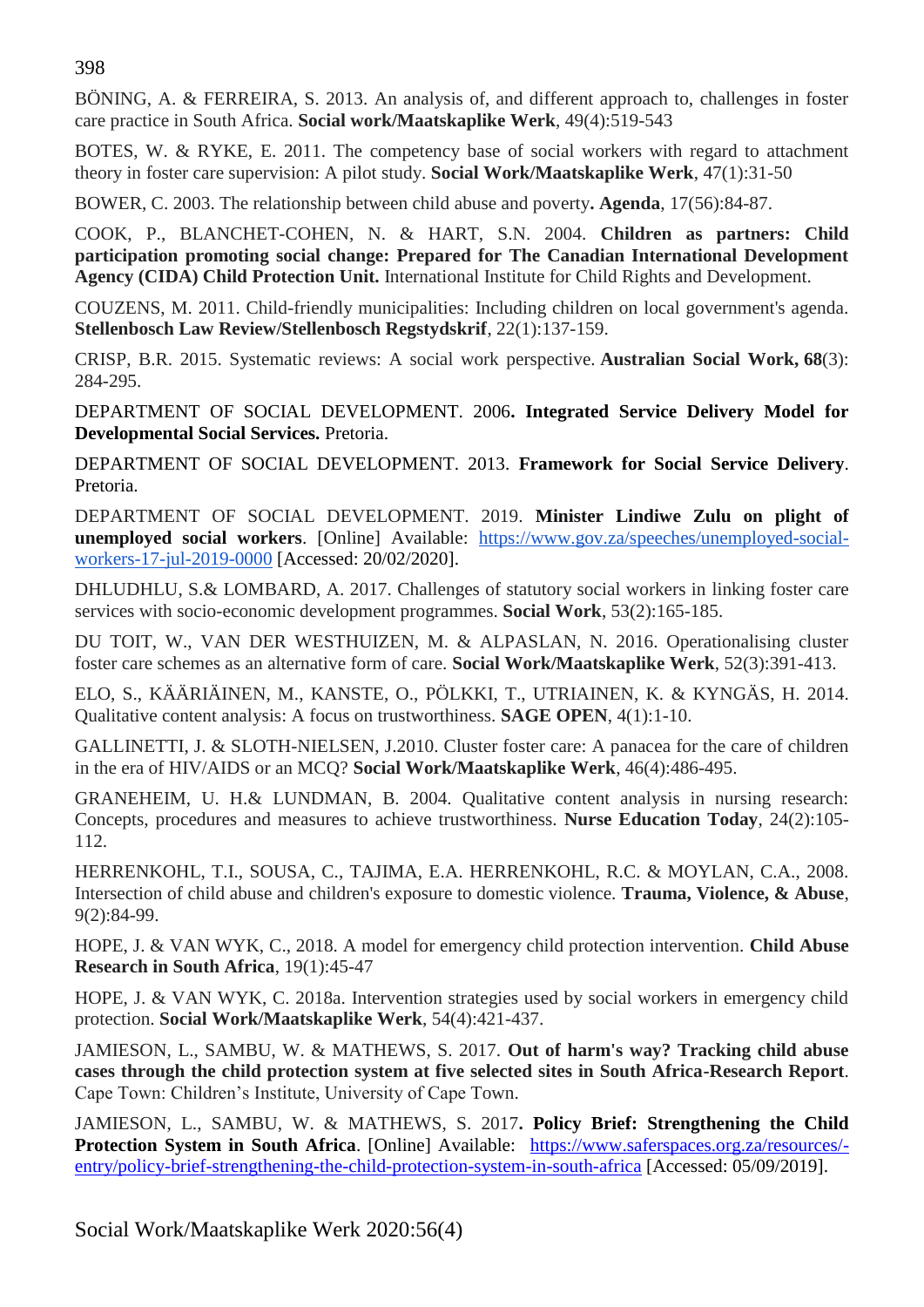KAONGA, N. N., BATAVIA, H., PHILBRICK, W. C. & MECHAEL, P. N. 2016. Information and communication technology for child protection case management in emergencies: an overview of the existing evidence base. **Procedia engineering**, 159:112-117.

LINCOLN, S. Y. & GUBA, E. G. 1985. **Naturalistic inquiry***.* Thousand Oaks, CA: Sage.

LOMBARD, A. 2008. The implementation of the White Paper for Social Welfare: A ten-year review. **The Social Work Practitioner-Researcher**, 20(2):154-173.

MALHERBE, C. & HÄEFELE, B.W., 2017. Filicide in South Africa: a criminological assessment of violence in the family. **Child abuse research in South Africa, 18**(1):108-119.

MATHEWS, S. 2013. Social protection and the National Development Plan: Closing the gap for children–opportunities and challenges. **Social Dynamic: A Journal of African Studies**, 39(1):138- 143.

MATHEWS, S., ABRAHAMS, N., JEWKES, R., MARTIN, L. J. & LOMBARD, C. 2013. The epidemiology of child homicides in South Africa. **Bulletin of the World Health Organization**, 91:562-568.

MATHEWS, S., & MARTIN, L. J. 2016. Developing an understanding of fatal child abuse and neglect: Results from the South African child death review pilot study. **SAMJ: South African Medical Journal**, 106(12):1160-1163.

MATHEWS, S., BERRY L., & MARCO-FELTON, J. L. 2017. **Outcomes assessment of the Isibindi-Childline residential therapeutic programme for sexually-abused children.** Cape Town: Children's Institute, University of Cape Town.

MATTHIAS, C. R. 2015. Parameters of confidentiality in child protection alternative dispute resolution. **The Social Work Practitioner-Researcher**, (3): 290-305.

MBAZIMA, M. 2016. The lived experiences of Black African mothers following the birth of a child with down syndrome: Implications for indigenisation of social work**. Social Work/Maatskaplike Werk**, 52(2):167-187

MEINCK, F., CLUVER, L., BOYES, M., & NDHLOVU, L. 2013. Risk and protective factors for physical and emotional abuse victimisation amongst vulnerable children in South Africa. **Child Abuse Review**, 24(3):182-197.

MEINCK, F., CLUVER, L. D. & BOYES, M. E. 2015. Household illness, poverty and physical and emotional child abuse victimisation: Findings from South Africa's first prospective cohort study. **BMC Public Health**, 15(1):444.

MNISI, R. &BOTHA, P. 2016. Factors contributing to the breakdown of foster care placements: The perspectives of foster parents and adolescents. **Social Work/Maatskaplike Werk**, 52(2):227-244.

MOYO, A. 2015. Child participation under South African Law: Beyond the Convention on the Rights of the Child? **South African Journal on Human Rights,** 31(1):173-184.

NDONGA, M.M. 2015. **Perceptions of social workers regarding the rights of children to care and protection.** Stellenbosch: Stellenbosch University (M thesis)

NGWENYA, P. & BOTHA, P. 2012. The foster care backlog: A threat to the retention of social workers?. **Social Work/Maatskaplike Werk**, 48(2):209-224.

NHEDZI, F. & MAKOFANE, M. 2015. The experiences of social workers in the provision of family preservation services. **Social Work/Maatskaplike Werk** 51(3):354-378.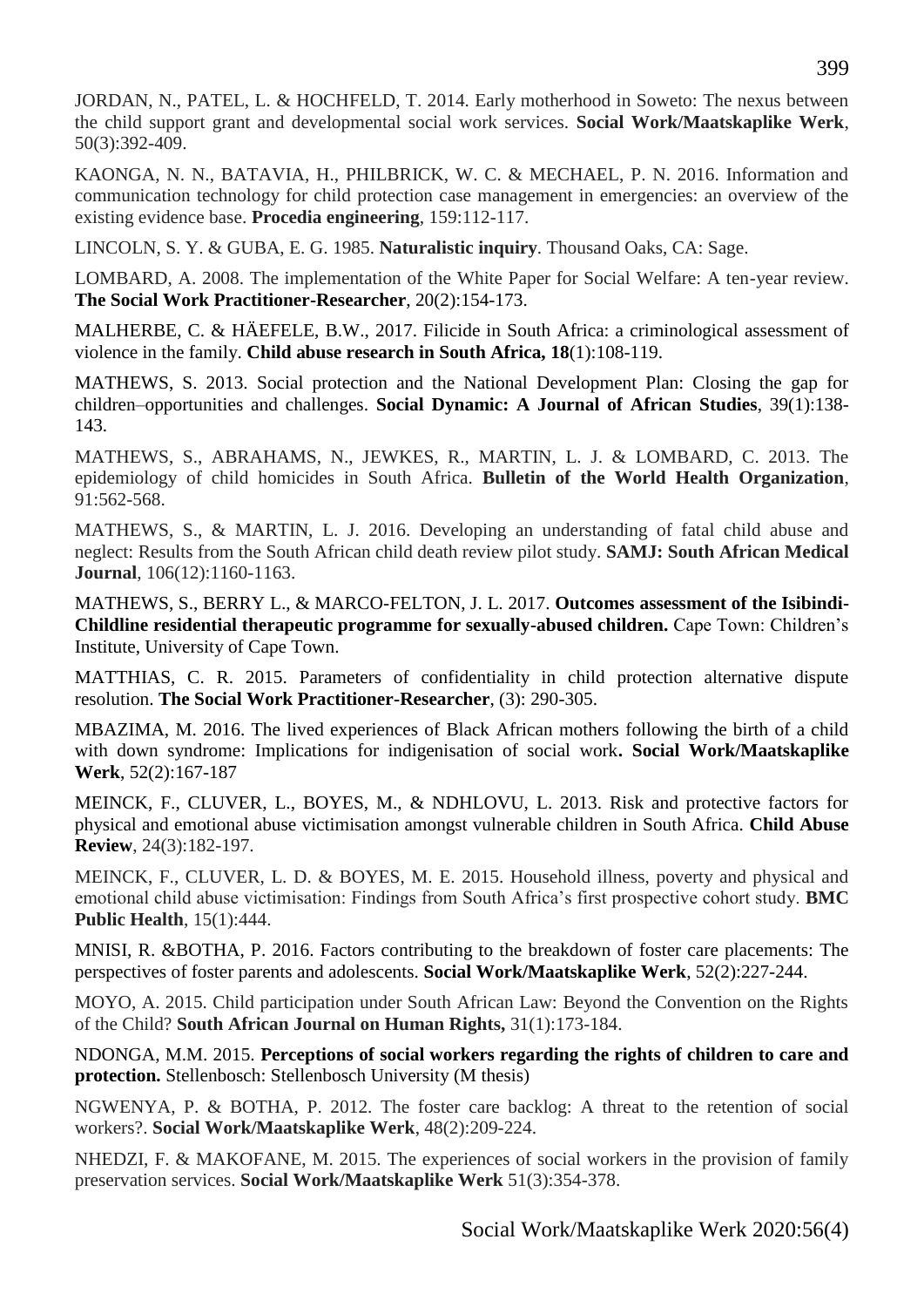400

O'KANE, C. 2013. **Children's participation in the analysis, planning and design of programs**. London: Save the Children.

OKEM, E. A. 2017. A Comparative analysis of child social protection in Brazil, Nigeria and South Africa. **Loyola Journal of Social Sciences**, 31(2):189-207.

OMAR, S. & PATEL, L. 2012. Child-on-child sexual abuse: Results of a survey in Johannesburg. **Social Work/Maatskaplike Werk**, 48(3):275-288.

PATEL, L. 2015. **Social welfare and social development.** Cape Town: Oxford University Press.

PATEL, L. & HOCHFELD, T. 2011. It buys food but does it change gender relations? Child Support Grants in Soweto, South Africa. **Gender & Development,** 19(2):229-240.

PAYNE, G. 2014. Surveys, statisticians and sociology: A history of (a lack of) quantitative methods. **Enhancing Learning in the Social Sciences**, 6(2):74-89.

PHETLHU, D. R. & WATSON, M. 2014. Challenges faced by grandparents caring for AIDS orphans in Koster, North West Province of South Africa. **African Journal for Physical, Health Education, Recreation and Dance (AJPHERD)**, October 2014 (Supplement 1:2):348-359.

REPUBLIC OF SOUTH AFRICA. 1997. Ministry for Welfare and Population Development. 1997. **White Paper for Social Welfare.** Notice 1108 of 1997. Government Gazette, 386(18166). Pretoria: Government Printers.

REPUBLIC OF SOUTH AFRICA. 2005. **Children's Act (38/2005)**. Government Gazette. 492 (28944).

ROSENBERG, N. E., PETTIFOR, A. E., MYERS, L., PHANGA, T., MARCUS, R., BHUSHAN, N. L., & MTWISHA, L. 2017. Comparing four service delivery models for adolescent girls and young women through the 'Girl Power' study: Protocol for a multisite quasi-experimental cohort study. **BMJ Open**, 7(12),:e018480.

ROUX, A., BUNGANE, X. & STRYDOM, C. 2010. Circumstances of foster children and their foster parents affected by HIV and Aids. **Social Work/Maatskaplike Werk**, 46(1):44-55.

SCHILLER, U. 2015. Exploring adolescents' participation in decision-making in related foster care placements in South Africa. **Social Work/Maatskaplike Werk,** 51(2):1-14.

SCHILLER, U. 2017. Child sexual abuse allegations: Challenges faced by social workers in child protection organisations. **Practice**, 29(5):347-360.

SCHMID, J. 2010. A history of the present: Uncovering discourses in (South African) child welfare. **British Journal of Social Work**, 40(7):2102-2118.

SCHMID, J. 2012. **Trends in South African child welfare from 2001-2010.** Centre for Social Development: Johannesburg, South Africa.

SCHMID, J. 2014. What's on their minds? The South African Child Welfare Academic Agenda from 2001 to 2010. **Social Work Education**, 33(2):141-159.

SEPTEMBER, R. L. 2006. The progress of child protection in South Africa. **International Journal of Social Welfare,** 15 (Supp1): S65-S72.

SIBANDA, S. & LOMBARD, A.2015. Challenges faced by social workers working in child protection services in implementing the Children's Act 38 of 2005. **Social Work/Maatskaplike Werk**, 51(3):332- 353.

SILJEUR, N. 2016. Protecting children against cyber-sex in South Africa. **Child Abuse Research in South Africa**, 17(2):95-102.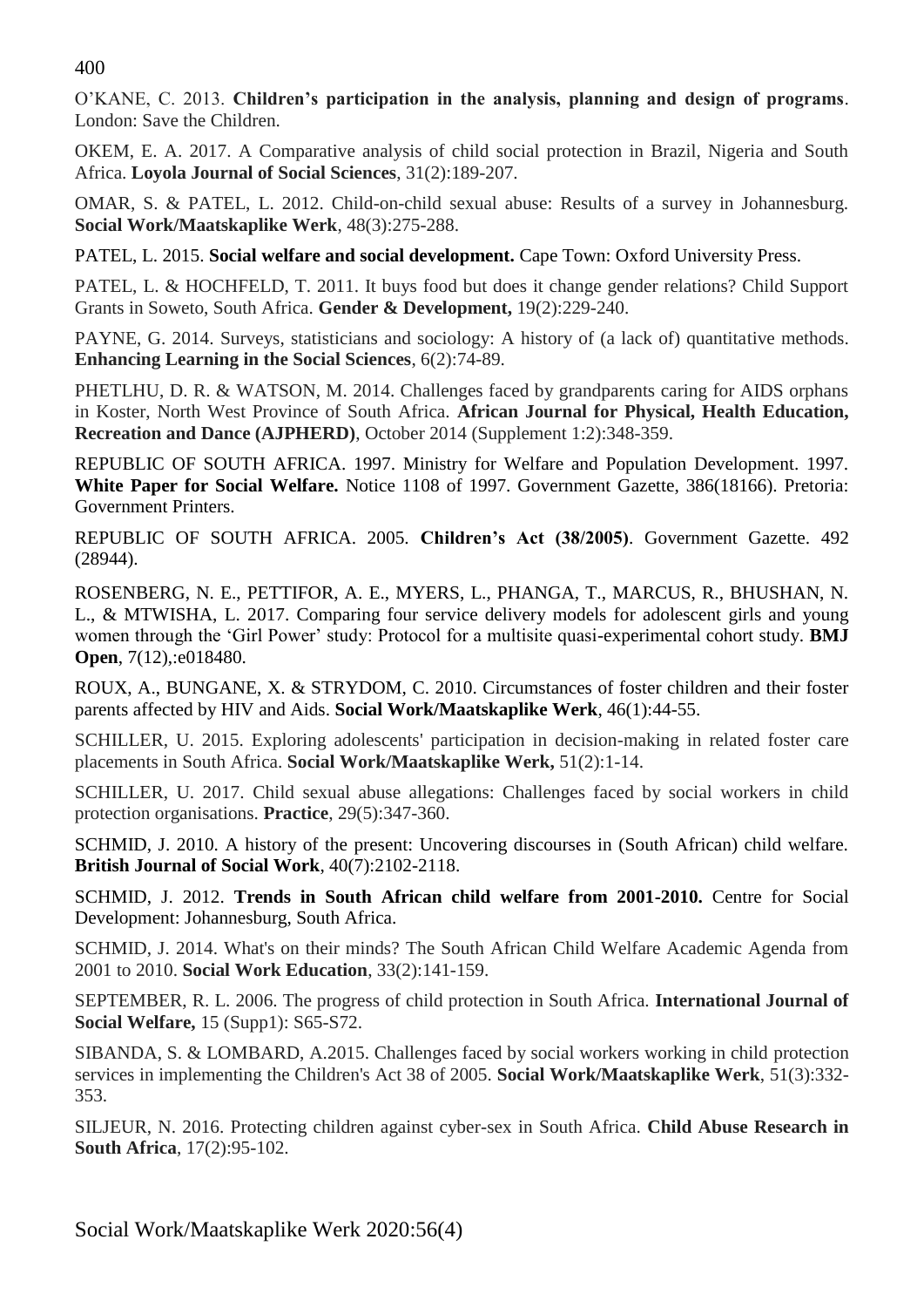SINGH, A. & SINGH, V. 2014. A review of legislation pertaining to children, with particular emphasis on programmes offered to children awaiting trial at Secure Care Centres in South Africa. **Social Work/Maatskaplike Werk**, 50(1):99-115.

SOUTH AFRICA. **Child Care**, Act 74 of 1983. Government Gazette, (9765).

SPIES, G., DELPORT, R. & LE ROUX, L. M. 2017. Safety and risk assessment tools for the South African child protection services: Theory and practice**. Acta Criminologica: Southern African Journal of Criminology**, 30(2):116-127.

STEYN, H., VAN WYK, C. & KITCHING, A. 2017. Conceptualising a proposed support strategy for sexually abused boys in middle childhood. **Social Work/Maatskaplike Werk**, 53(4):517-539.

STRODE, A. 2015. A critical review of the regulation of research involving children in South Africa: From self-regulation to hyper-regulation. **Journal of South African Law/Tydskrif vir die Suid-Afrikaanse Reg,** 2015(2):334-346.

STRYDOM, M. 2010. The implementation of family preservation services: Perspectives of social workers at NGO's. **Social Work/Maatskaplike Werk***,* 46(2):192-208.

STRYDOM, M. 2012. Family preservation services: Types of services rendered by social workers to at-risk families. **Social Work/Maatskaplike Werk***,* 48(4):435 – 455.

STRYDOM, M. 2013. Community based family support services for families at-risk: Services rendered by child and family welfare organisations. **Social Work/Maatskaplike Werk,** 49(3):501-518.

STRYDOM, M., SPOLANDER, G., ENGELBRECHT, L. & MARTIN, L. 2017. South African child and family welfare services: Changing times or business as usual? **Social Work/Maatskaplike Werk**, 53(2):145-164.

SVEVO-CIANCI, K. A., HART, S. N. & RUBINSON, C. 2010. Protecting children from violence and maltreatment: A qualitative comparative analysis assessing the implementation of UN CRC Article 19. **Child Abuse & Neglect**, 34(1):45-56.

TAYLOR, V.& TRIEGAARDT, J.D. (eds). 2018. **The political economy of social welfare policy in Africa: Transforming policy through practice.** Cape Town, South Africa: Oxford University Press.

TRUTER, E., THERON, L. & FOUCHÉ, A.2018. No strangers to adversity: Resilience-promoting practices among South African women child protection social workers. **Qualitative Social Work**, 17(5):712-731.

UNICEF, UNHCR, SAVE THE CHILDREN, & WORLD VISION. 2012. **A better way to protect all children: The theory and practice of child protection systems.** In Conference report. New York, NY: UNICEF.

UNICEF. 2017. **A Familiar Face: Violence in the lives of children and adolescents.** New York, NY: UNICEF.

UNICEF.2017a. **Violent discipline, sexual abuse and homicides stalk millions of children worldwide. Pretoria, South Africa: UNICEF.** 

VAN GRAAN, J. 2012. An impact evaluation of the restructuring of the South African Police Services Family Violence, Child Protection and Sexual Offences Units: The case of the West Rand FCS Unit. **Acta Criminologica: Southern African Journal of Criminology**, 25(1):97-113.

VAN GRAAN, J., G., & SNYMAN, H., F. 2011. Value of impact evaluation of public service transformation: lessons learnt from a South African Police Service specialised unit. **Journal of Public Administration**, 46(4):1309-1322.